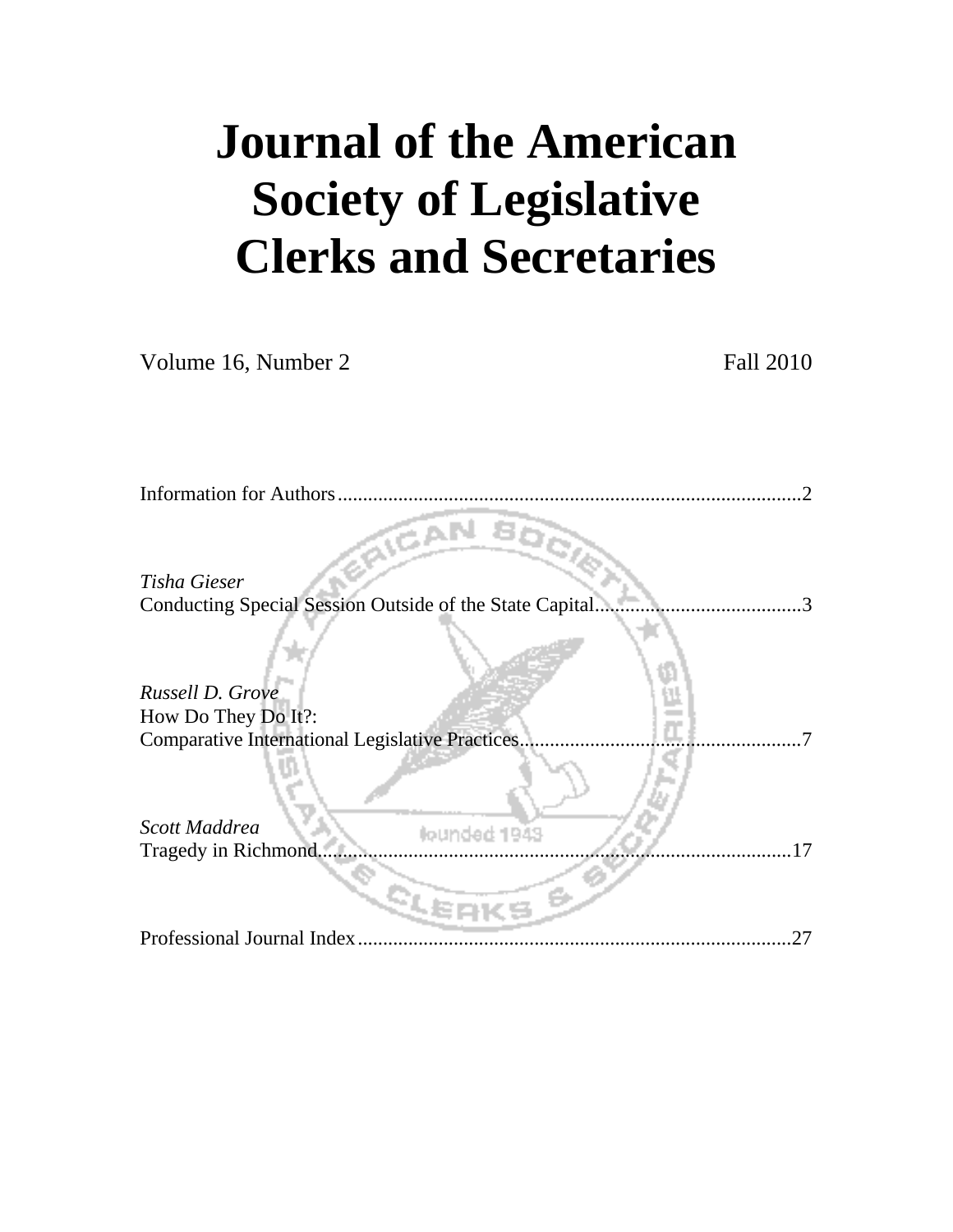# **Journal of the American Society of Legislative Clerks and Secretaries**

## **2010 - 2011 Staff**

| Co-Chair:   | Angi Murphy, VA Senate<br><b>Assistant Coordinator, Committee Operations</b>                |
|-------------|---------------------------------------------------------------------------------------------|
| Co-Chair:   | Melanie Newby, VA Senate<br><b>Assistant Purchasing Officer, Support Services</b>           |
| Vice Chair: | Hobie Lehman, VA Senate<br>Deputy Coordinator, Committee Operations<br>and Sergeant-at-Arms |

## **Committee Members**

Bonnie Alexander (ID) Mardi Alexander (TX) Brad Bolin (IL) Ginny Edwards (VA) Polly Emerson (TX) Laurel Johnston (HI) Amy Leach (CA) Bernadette McNulty (CA) Tara Perkinson (VA) Susan Furlong Reil (NV) Don Richardson (MS) Peter Wattson (MN)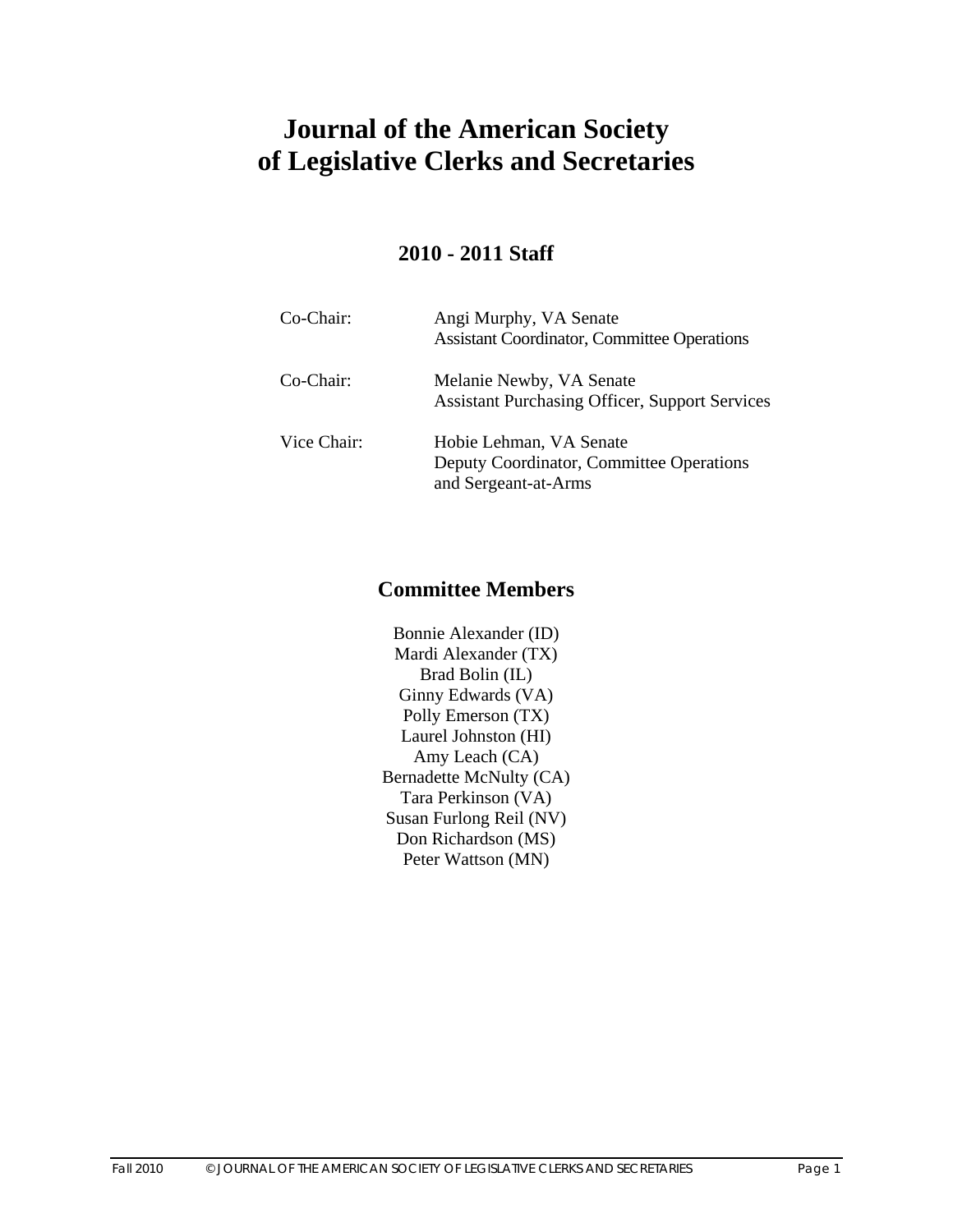#### **INFORMATION FOR AUTHORS**

The editor of the *Journal of the American Society of Legislative Clerks and Secretaries* welcomes manuscripts which would be of interest to our members and legislative staff, including topics such as parliamentary procedures, management, and technology. Articles must be of a general interest to the overall membership.

Contributions will be accepted for consideration from members of the American Society of Legislative Clerks and Secretaries, members of other National Conference of State Legislatures staff sections, and professionals in related fields.

All articles submitted for consideration will undergo a review process. When the Editorial Board has commented, authors will be notified of acceptance, rejection or need for revision of manuscripts. The review procedure will require a minimum of four to six weeks. Two issues are printed annually – one in the spring and the other in the fall.

#### **STYLE AND FORMAT**

Specialized jargon should be avoided. Readers will skip an article they do not understand.

Follow a generally accepted style manual such as the University of Chicago Press *Manual of Style*. Articles should be word processed in Word 2000 or WordPerfect 8.0, and doublespaced with one-inch margins.

Number all references as endnotes in the order in which they are cited within the text. Accuracy and adequacy of the references are the responsibility of the author.

Authors are encouraged to submit a photograph with their article, along with any charts or graphics which may assist readers in better understanding the article's content.

#### **SUBMISSION**

Articles should be submitted electronically to:

Angi Murphy, Co-Chair amurphy@senate.virginia.gov or Melanie Newby**,** Co-Chair mnewby@senate.virginia.gov

Photographs should be emailed in .jpeg or .gif format or mailed flat with appropriate cardboard backing to either:

> Angi Murphy, Co-Chair or Melanie Newby, Co-Chair Senate of Virginia P.O. Box 396 Richmond, VA 23218

Inquiries from readers and potential authors are encouraged. You may contact the editors by telephone (804) 698-7450 or email at: amurphy@senate.virginia.gov or mnewby@senate.virginia.gov

Letters to the editor are welcomed and will be published to provide a forum for discussion.



The *Journal of the American Society of Legislative Clerks and Secretaries* (ISSN 1084- 5437) consists of copyrighted and uncopyrighted material. Manuscripts accepted for publication become the property of the American Society of Legislative Clerks and Secretaries. All rights reserved. Reproduction in whole or part without permission is strictly prohibited.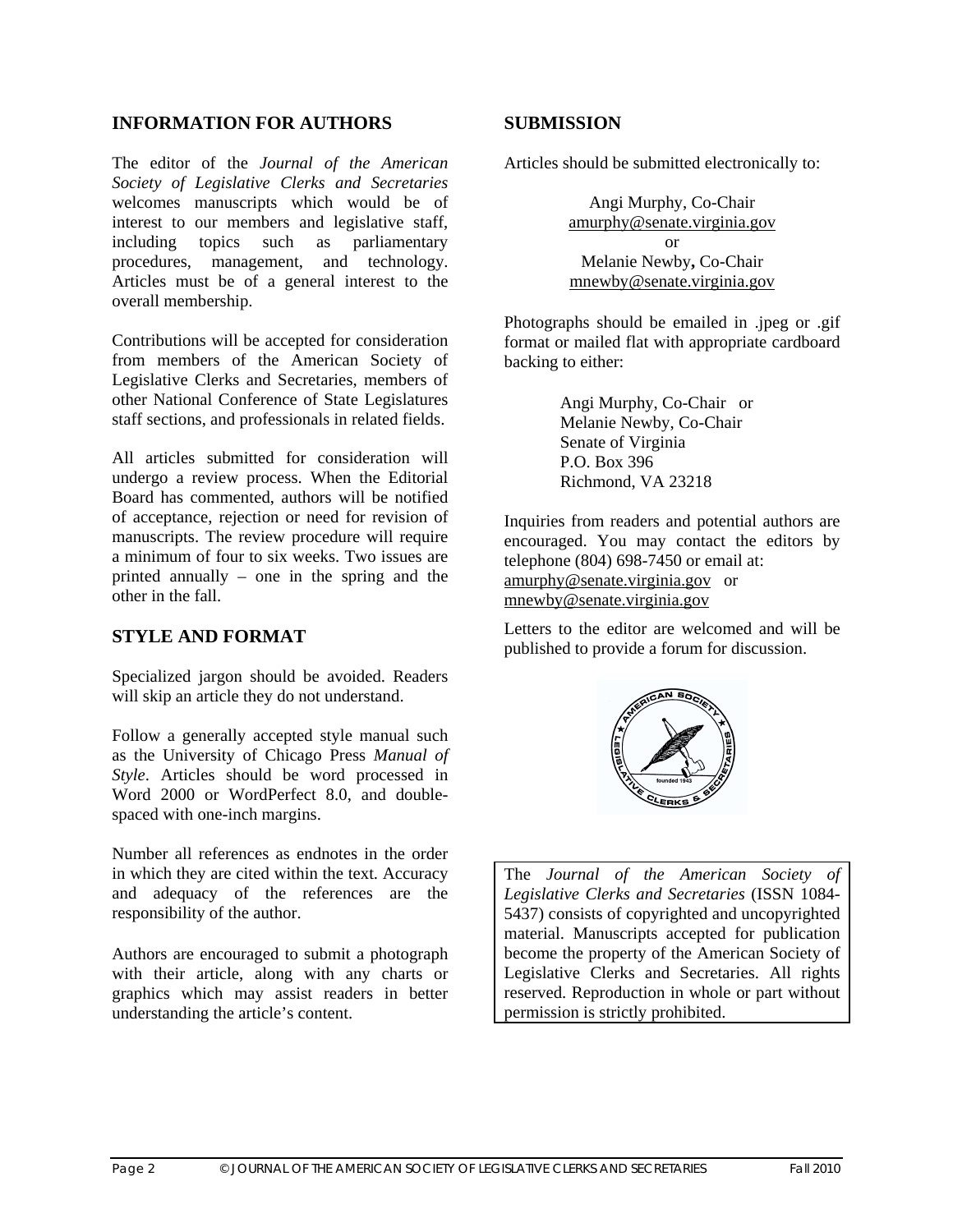## **Conducting Special Session Outside of the State Capital**

*By Tisha Gieser, Assistant Chief Clerk Alaska House of Representatives* 

On June 26, 2007, for the first time in state history, the Alaska State Legislature convened a special session in Anchorage, Alaska rather than at the State Capitol Building in Juneau. This was particularly significant due to the history of capital relocation attempts in Alaska. The logistic repercussions were substantial due to the lack of precedence and the distance between the two sites. The article below details the process used to prepare for and execute remote special sessions in June, 2007 and August, 2009.

#### **History of Capital Move Issue**

Though Juneau is on the mainland, its location amid the waterways of the Inside Passage, the Coast Mountain Range and the Juneau Icefield have made road access impossible. Visitors to the capital city must arrive by boat or plane, which can prove especially tedious given winter weather conditions. These transportation challenges coupled with the fact that Juneau is located in the Southeastern part of the state, hundreds of miles away from the population centers of Fairbanks, Anchorage and the Matanuska-Susitna Valley, have motivated many attempts to relocate the capital beginning as early as 1960, just one year after statehood.

In 1974, after multiple failed attempts to relocate the state capital, a ballot measure titled, "Relocating and Constructing a New Capital" was passed by  $46,659$  Alaskan voters.<sup>1</sup> The measure provided for the formation of a site selection committee, appointed by the Governor, to present two or three options for the site of a new state capital to be voted upon in a future general election. The town of Willow, located 35 miles outside of Anchorage, was selected in the 1976 election. However, in 1978 voters supported a subsequent measure, sponsored by the Frustrated Responsible Alaskans Needing Knowledge (FRANK) Committee, requiring a determination of and voter approval for the total cost of capital relocation.<sup>2</sup> The cost proposals for relocation to Willow failed in 1978 and 1982. Though additional attempts have been made to move the state capital, Juneau currently remains the seat of government as it has since 1912.

State statute specifies that regular sessions of the state legislature are to be convened in the capital, which is designated as Juneau in Alaska's Constitution. However, in 1982, in the absence of specific provisions for the location of special sessions in state law, a bill was passed that added a paragraph in statute to read, "A special session may be held at any location in the state."<sup>3</sup> This section goes on to explain that if the Governor calls a special session, he or she designates the location of the session. Similarly, if the legislature calls a special session using the prescribed method of polling members, the presiding officers "shall agree to and designate the location in the poll conducted of the members of both houses." In June 2007, two-thirds of the membership of the House and Senate responded in the affirmative to a poll conducted by the presiding officers regarding holding a special session in Anchorage to consider a senior benefits program.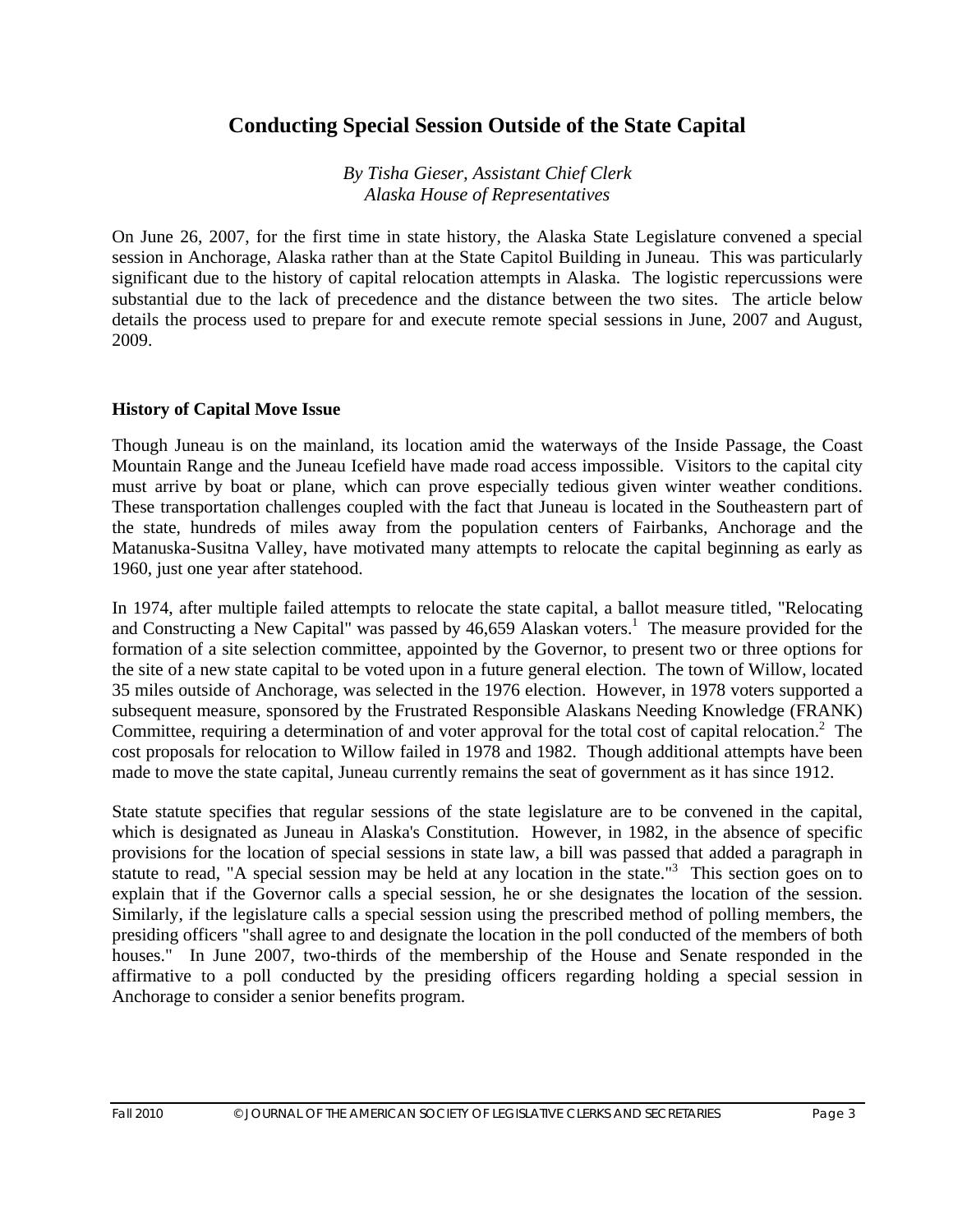#### **June 2007 Special Session**

The special session on senior benefits would be held in the William A. Egan Civic and Convention Center in downtown Anchorage, approximately three blocks from the Anchorage Legislative Information Office, a building which houses interim legislative offices. The vehicle for the benefits program would be a Senate bill which had passed the Senate during regular session and was currently in the House Finance Committee. The total session was expected to last one day.

After notice of the remote special session, legislative support offices in Juneau were contacted to determine staff and equipment needs. Necessary supplies and electronic equipment from Juneau were shipped to the Anchorage Legislative Information Office in advance. Chief Clerk and Senate Secretary staff would fly to Anchorage two days prior to the special session to allow time to test equipment set up by Information Services, the legislative information technology office.

Meeting rooms in the convention center were transformed into a temporary Chamber which would serve both the House and Senate. The bodies would meet separately in the shared space. Long tables were used as desks for the legislators with temporary nametags designating their seats. Microphones were set up at three points along the front of the room. In the absence of an electronic voting board, oral roll call votes would be taken. Legislative staff, acting as pages, sat at tables on the side of the room. A public gallery was cordoned off along the back. A Capitol Building security officer flown in from Juneau manned the entrance to the Chamber. A copy machine and fax machine, monitored by legislative staff, were available in the lobby outside of the Chamber.

Computers and printers were set up for the House and Senate Engrossing Clerks in the Chamber so that they could quickly process any bills, committee reports, committee substitutes or amendments. Laptops were available at the podium for the House and Senate Journal Clerks. Staff were given remote access to their Juneau computers to avoid major customizations to the computers being used during the remote session.

Temporary offices were created for the Chief Clerk and Senate Secretary and their staff in the Anchorage Legislative Information Office (LIO). Legislators without an Anchorage office were also given a temporary workspace in two of the LIO conference rooms which had been set up with computers and printers for the occasion.

Support was offered from Juneau where possible. Division of Legal and Research Services staff communicated with legislators regarding work requests by phone from Juneau using secure fax and email to "deliver" draft bills, resolutions and amendments. The House Finance Committee Secretary in Juneau recorded the House Finance Committee meeting in Anchorage remotely via teleconference. Real time floor action was entered into the legislature's online bill tracking system by Chief Clerk and Senate Secretary staff in Juneau also using the teleconference system.

At 5:04 p.m. on June 26, 2007, the Alaska State Legislature again made history by holding the shortest special session on record at six hours and fifty-eight minutes. In this time the legislature achieved their goal of passing a senior benefits bill. Session was adjourned, the equipment was packed up and the temporary legislative chamber became a convention center meeting room once again.

Three subsequent special sessions, all lasting the maximum thirty days, were held in Juneau in 2007 and 2008.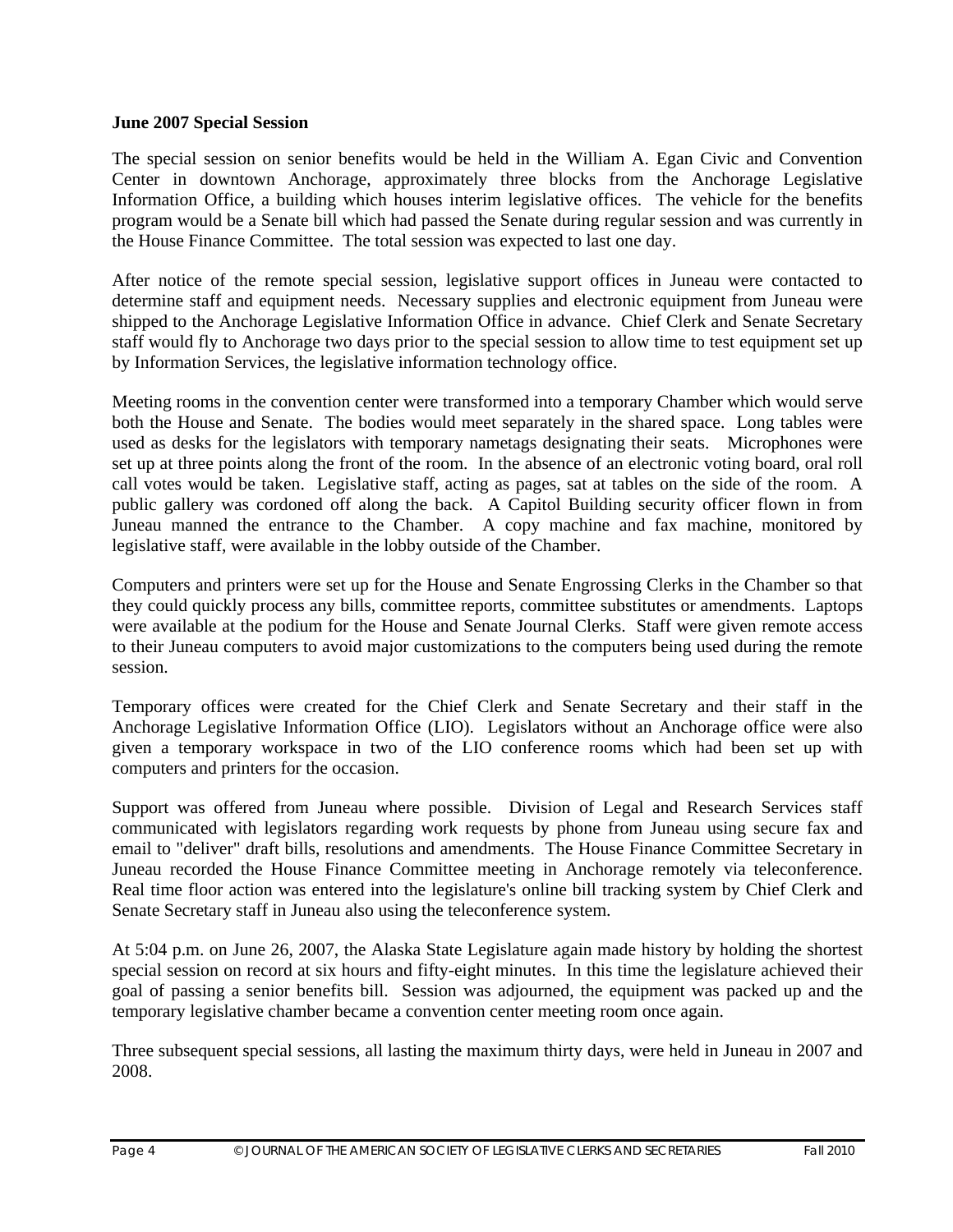#### **August 2009 Special Session**

In August 2009 the legislature again chose to convene a special session in Anchorage. The legislature called themselves into special session in order to override Governor Palin's veto of federal energy stimulus funds and to confirm a Lieutenant Governor Successor following the Governor's resignation. The total session was again anticipated to last one day and would again be held in the William A. Egan Civic and Convention Center.

Packing lists and supplies from the previous special session in Anchorage were revived. Planning ensued.

Though the amount of equipment transported to Anchorage for the 2009 special session was minimized, the packing list was lengthy. Information Services (IS) staff shipped approximately ten laptops to Anchorage in addition to items such as a network switch and firewall, network cables, power cords, surge suppressors, optical mice and gaffer tape. Six IS staff were available for equipment set up and support in Anchorage.

For this special session the Chief Clerk and Senate Secretary decided that offsite office space was not necessary, particularly because the bulk of the special session would be spent in joint session. Workstations were set up in the Chamber, both at the podium and along the side of the room. Chief Clerk and Senate Secretary staff were again given remote access to their Juneau computers.

In 2008 a subcommittee of the Legislative Council conducted a series of traveling committee meetings on the terms of a proposed gas line contract. Sound equipment was purchased to cleanly amplify and record the content of these meetings. This equipment was subsequently transported to Anchorage for the August 2009 special session, allowing for microphones per every two legislators, a significant improvement from the 2007 special session.

The 2009 special session lasted just under seven hours and resulted in the confirmation of a Lieutenant Governor Designee and the override of the Governor's veto of \$28.6 million dollars of federal economic stimulus funds.

#### **Overview**

The special sessions in Anchorage were viewed as successes: the legislature's objectives were reached, a greater segment of the population had immediate local access to the political process and costs were only marginally higher than to have held the special sessions in Juneau. The brevity and close focus of both sessions significantly minimized logistical challenges. However, both sessions required much flexibility, resourcefulness and collaboration.

One of the unique aspects of the remote sessions was the shared Chamber space between the House and Senate. Because both House and Senate staff had workspace and shared equipment in the Chamber, they were present for each other's floor sessions. Particularly in 2007, staff used this opportunity to assist each other by acting as messengers and providing support. This would have been an impossible situation had not the House and Senate possessed a shared vision for the session and the Chief Clerk and Senate Secretary staff had a history of working closely and cooperatively.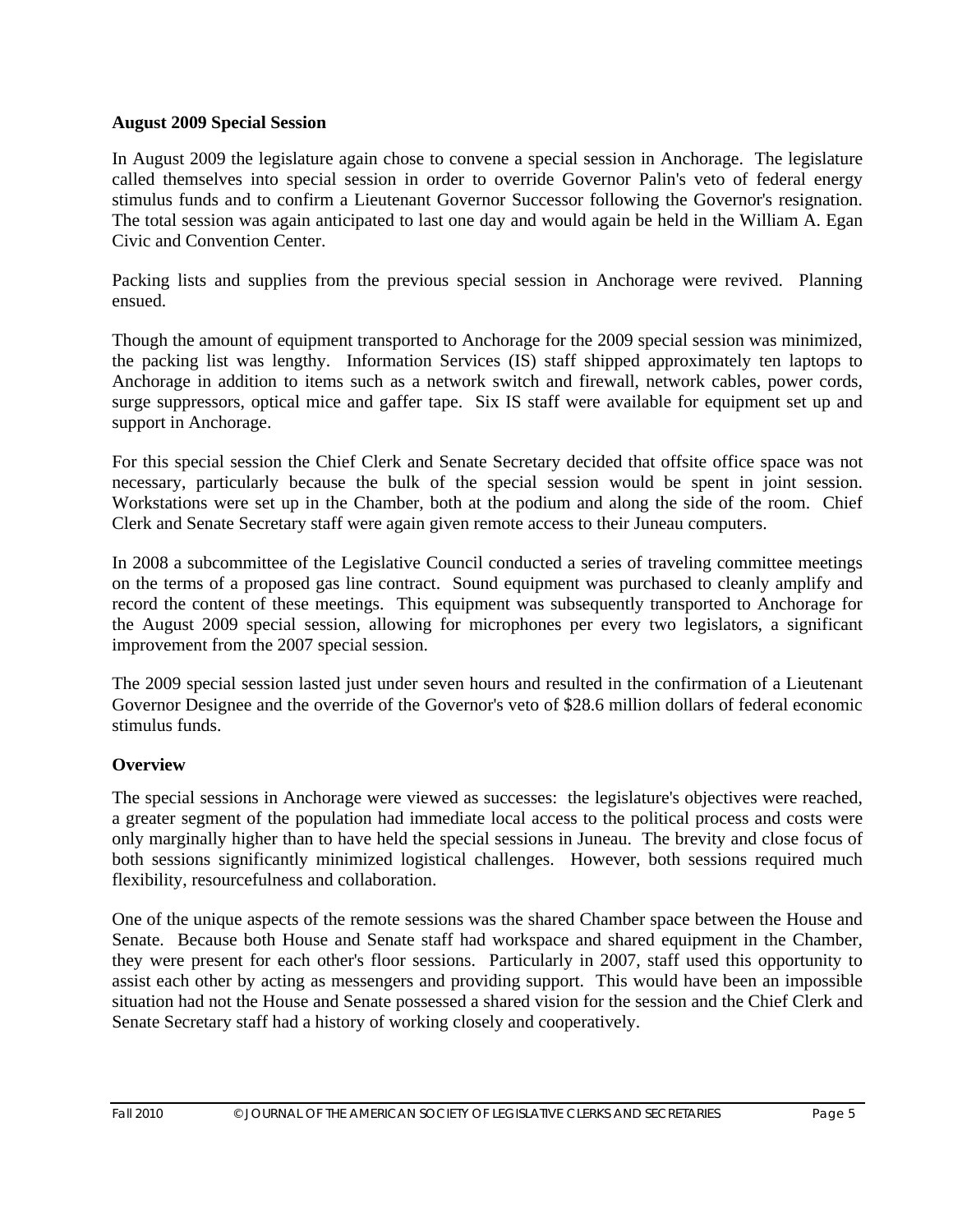In the absence of certain technological conveniences and formalized procedures that are often taken for granted in Juneau, interdepartmental cooperation among legislative staff was crucial during the remote sessions. Due to minimal staff traveling to Anchorage, the Division of Legal and Research Services established a process for an Assistant Chief Clerk and Senate Secretary to print bill finals on site. Legislator's chiefs of staff volunteered to act as pages and copy operators. Computer programmers in Information Services designed a program to manually enter roll call votes and modify them for ease of entry into the journal. Interruptions in audio availability required staff in Anchorage to communicate minute-by-minute floor action to Juneau using instant messaging software. Staff came together as a team to absorb the additional challenges of the remote sessions.

Legislative access for a broader segment of the population was an argument made to support holding a special session in Anchorage, and public participation was strong during the remote sessions. At times legislators were required to walk through groups of protestors to reach the convention center, and the area designated as the public gallery was full to overflowing during both special sessions. However, there was not statewide television coverage of the special session as the station that records and broadcasts floor sessions and committee meetings in Juneau was unable to provide coverage in Anchorage. Live audio streams were provided on the legislature's website for both sessions.

Holding the special sessions in a location with existing legislative infrastructure had many advantages. Twenty-five legislators, nearly half of the state legislature, have interim offices in the Anchorage Legislative Information Office which also houses conference rooms, a supply office, mailroom and computer help desk. Utilization of employees based at the Legislative Information Office as well as office space, equipment and supplies made the transition from Juneau to Anchorage much less burdensome and costly than starting from scratch.

Cost estimates to hold a special session in Anchorage were made by the Legislative Affairs Agency in 2000 in response to a request from a sitting Senator. After legislative support offices were asked to provide a list of anticipated needs, it was determined that equipment purchases for a remote special session would include a portable voting board, security equipment and numerous computers, printers and copiers, the compilation of which resulted in a high price tag. However, actual expenditures for the Anchorage special sessions were significantly less due to their short duration, the use of existing resources and the convention center's waiver of the daily rental fee. Overall costs for the remote sessions were higher than had they been held in Juneau due to heightened travel and per diem expenses.

The Anchorage special sessions gave another part of the state the opportunity to observe the legislative process firsthand and reduced the number of legislators having to fly or drive long distances to attend. Both sessions resulted in the achievement of the legislature's stated goals without any major logistical hitches. The temporary relocation of the legislature was a massive effort, but with careful planning and strong support, the Alaska State Legislature proved it could be done.

 1 "Moving the Capital: A History of Ballot Measures." State of Alaska Division of Elections. Accessed September 29, 2010. http://www.elections.alaska.gov/doc/info/capmove.htm

<sup>&</sup>lt;sup>2</sup> Frustrated Responsible Alaskans Needing Knowledge Committee. "The Right to Know and the Right to Vote: That's What Initiative '78 is All About*.*" September 1977.

<sup>3</sup> Alaska Statutes 24.05.100(b) (2008).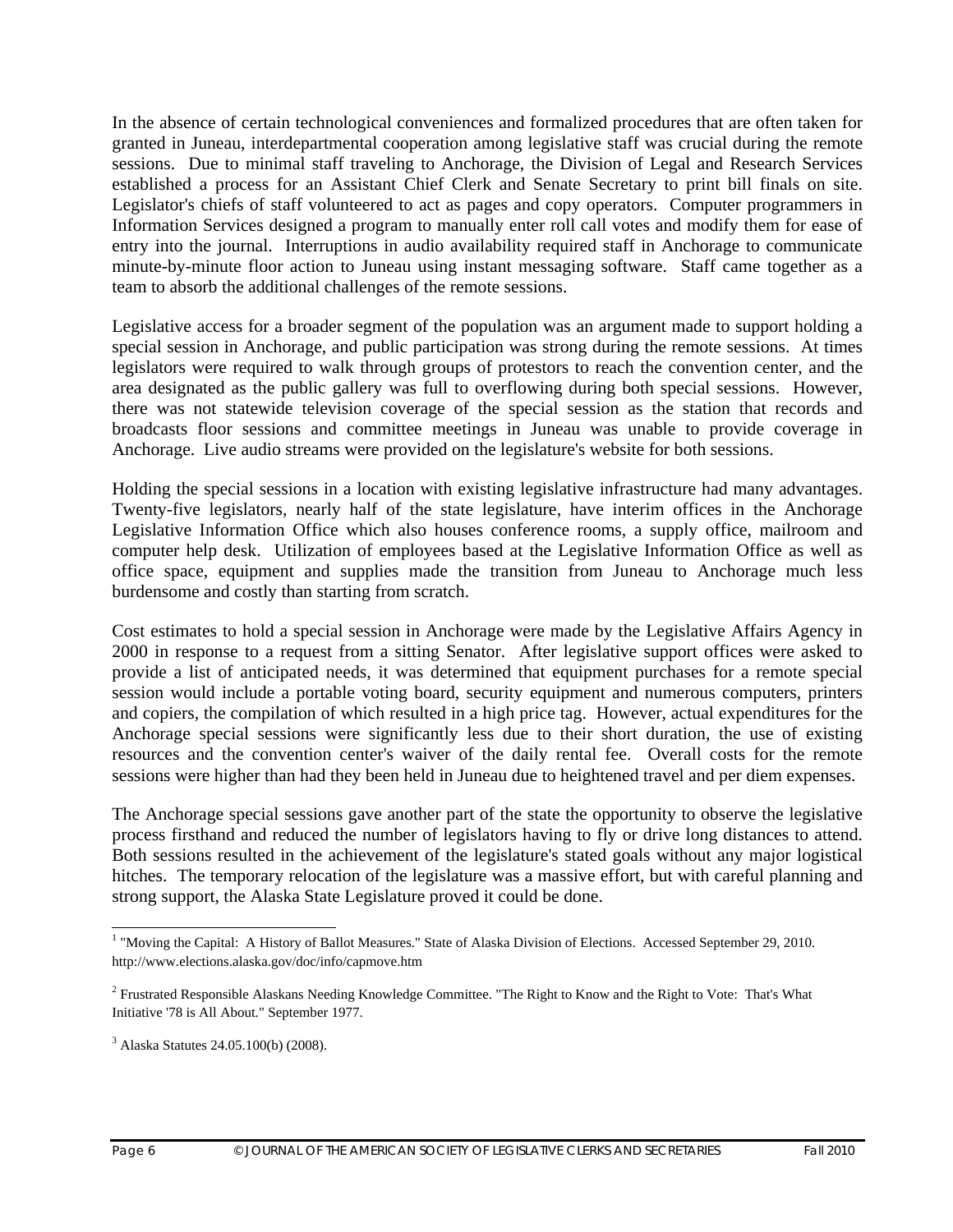## **How Do They Do It? Comparative International Legislative Practices**

*By Russell D. Grove, Clerk New South Wales Legislative Assembly* 

#### **Introduction**

At first glance, the Australian and US legislative systems appear similar. They are both federations, which were created by a number of sovereign states handing over some of their power to a central government. They both have a written constitution and employ a bicameral system at the federal level and in most of the State legislatures.

However, there are some important differences. Australia is a constitutional monarchy and the USA is a republic. In Australia the Executive comes from within the Parliament and Ministers are responsible to Parliament.

This paper looks at some of the key differences Australian Legislatures have compared with US Legislatures with particular reference to the relationship the Executive has with the Parliament and the way the leader of the Government is determined. It also considers differences in the position of the Speaker, aspects of the legislative process, other parliamentary procedures, the electoral system and lobbying.

#### **The Executive**

Both the Australian and US Constitutions vest executive power with the Head of State, which for Australia is the Queen, who is represented by the Governor-General at the federal level, and by the Governors of each State. However, that is where the similarity between the two systems in relation to executive power stops.

In Australia the convention is that the Governor-General, or Governor in relation to State Parliament, commissions the party or parties that control the lower House of Parliament, to form a government. Ministers are then chosen by their party leaders or elected by the parliamentary party. The Prime Minister or Premier then allocates the Portfolios to the Ministers.

The leader of the Government in Australia, the Prime Minister or the Premier in the States, is chosen by the elected members of the party with the majority of seats in the lower house. This contrasts with the Presidential system in the USA where the leader of the Government is elected directly by the people. However, it should be noted that it has been argued by academics that the Prime Ministership in Australia has in many ways been 'presidentialised'.<sup>1</sup> This is reflected by the fact that election campaigns are often run with the leaders of the two major political parties being the focus such as through the live broadcast of campaign debates between the party leaders. Dr John Hart of the Australian National University has argued that the Prime Minister is in some ways more powerful than the President of the USA in the sense that the Prime Minister will always have a majority in at least one House of Parliament. Whereas Government in the USA can at times be divided with the majority party in congress being on the opposing side of politics to the President.<sup>2</sup>

The fact that the Executive comes from the senior members of the governing majority in Parliament means that Australia has a limited separation of powers compared with the United States even though the Constitution describes the separate legislative, executive and judicial arms of Australian governance. At the federal level, the Constitution states that Ministers must be members of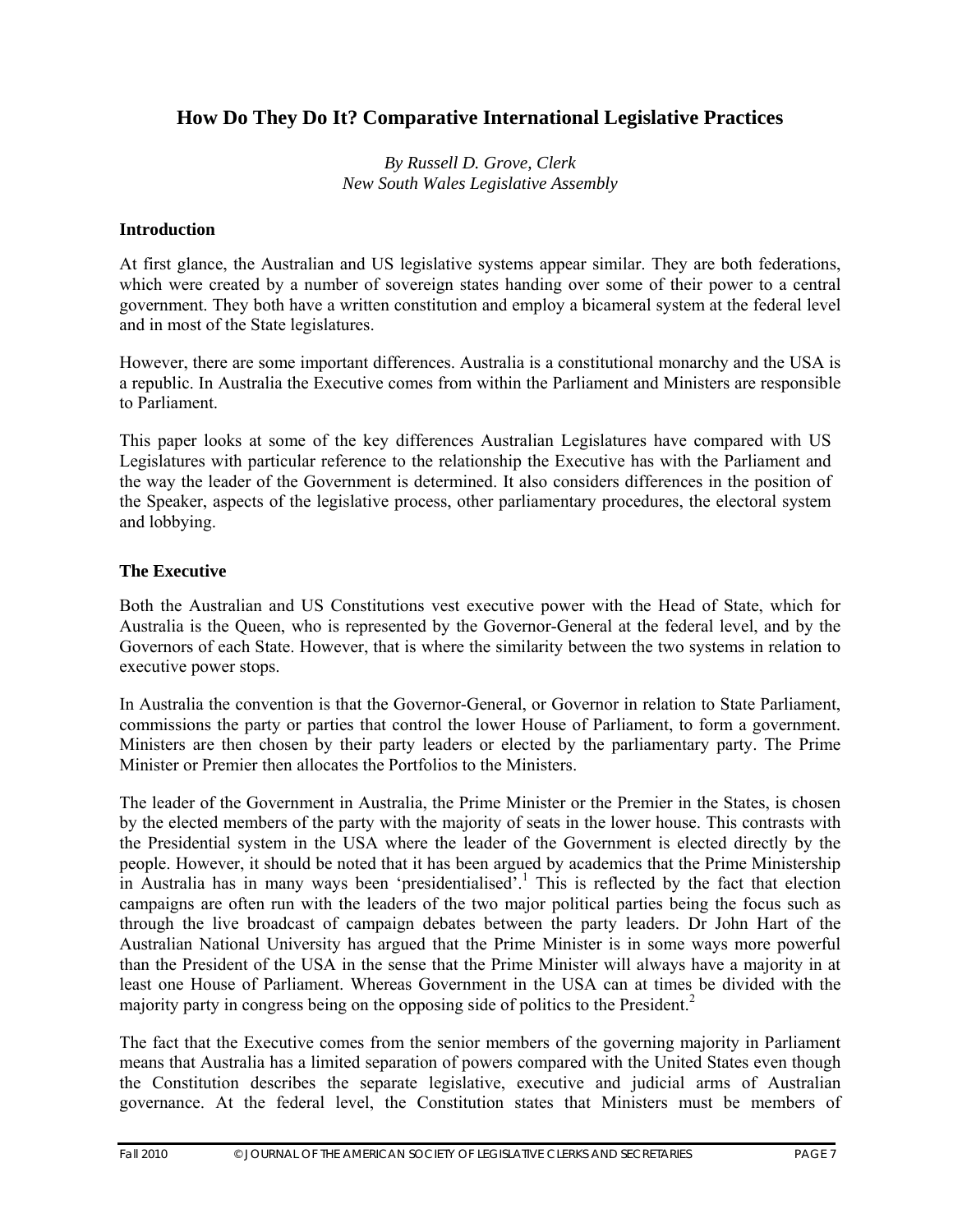Parliament. In New South Wales Ministers are defined as part of the Executive in the *Constitution Act 1902* (NSW). However, unlike the federal Constitution, there is no express requirement for Ministers in New South Wales to be members of Parliament. However, the conventions of responsible government, whereby the Executive is responsible to the Parliament generally require that Ministers be members of Parliament.

This difference between the Australian and US systems manifests in different ways of holding the Executive to account. In the US the legislative arm is responsible for ensuring executive compliance with the law. This oversight function is achieved through a variety of mechanisms including committee inquiries and hearings, formal consultations with and reports from the President, Senate advice and consent for presidential nominations and for treaties, and House impeachment proceedings and subsequent Senate trials.

In Australia, the key mechanism for holding the Executive to account is Question Time. The ability to ask questions provides members, particularly Opposition members, with the opportunity to elicit information and clarify the policies of the Government. In 1908 Redlich observed that this was the principal role of questions:

The chief object which [questions] serve is the explanation to the public of the meaning of political events, and it is permissible to frame questions so as to draw from the Government statements of their intentions or plans as to particular matters of public concern.<sup>3</sup>

In the modern political context questions are used as a tool to highlight the inefficiencies or problems with the Government of the day or to showcase the achievements of the Government. Over recent years the majority of questions in the New South Wales Legislative Assembly, both from the Opposition and members supporting the Government, have been addressed to the Premier and cover a whole range of issues. This reflects the political reality that the Premier, as the spokesperson for the Government, is seen to be the person who is responsible for making or breaking the Government.<sup>4</sup>

In reality however, the ability of the Opposition to effectively use Question Time to hold the Executive Government to account is diminishing. In the modern political environment Question Time has become a vehicle for gaining media attention rather than seeking information and pressing for action. This is not to say that the importance of Question Time is waning. Question Time continues to be the most well attended period in the House not only by members but also by the news media and visitors to the public galleries.

#### **The position of Speaker**

The lower Houses of Parliament in both Australia and the US have a Speaker serving as its presiding officer. However, unlike the US system where the Speaker is a leadership position in the majority party and second in the Presidential line of succession after the Vice-President, in Australia the Speaker may not always come from the majority party and has no role in setting the Government's legislative agenda. In fact, the Speakership is often seen to be a 'second prize' for a member who did not make the Ministry.

In Australian Parliaments the Speaker presides over many proceedings in the House and will also be in the Chair for Question Time, or for significant debates. Unlike the US system the Speaker in Australian Parliaments, in accordance with Westminster tradition, is supposed to be non-partisan and in most Australian Parliaments the Speaker only has a casting vote if the votes are equal and cannot participate in debate on the floor of the House. However, in New South Wales this was recently changed when an Independent Member was elected by the House as its Speaker and an amendment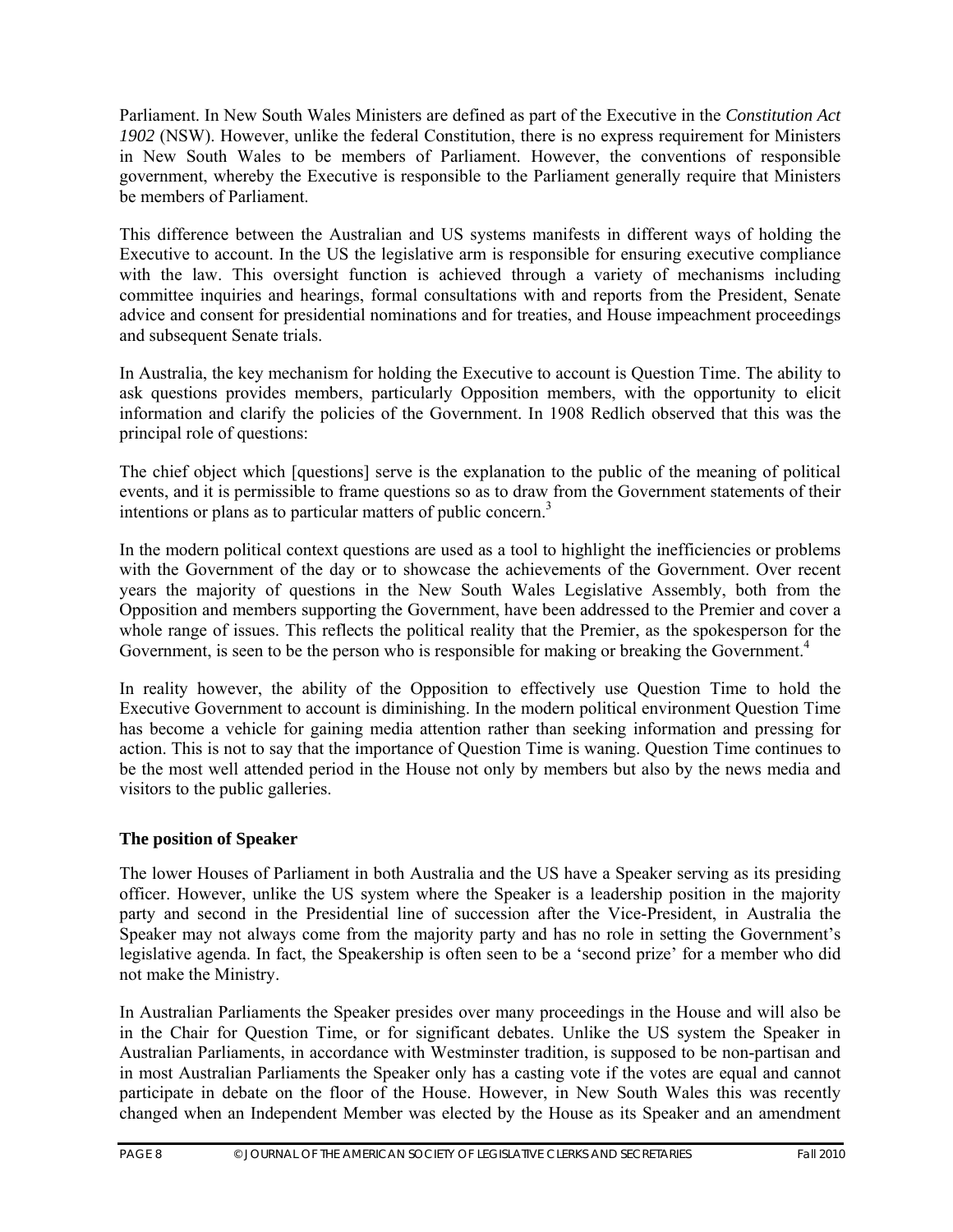was made to the *Constitution Act 1902* (NSW) to enable the Speaker to participate in debate and vote in any division in the House when not presiding in the Chair.

Another difference between in the power of the Speaker in the two countries can be seen in the appointment of members to committees. Unlike the US where the Speaker appoints all members of select and conference committees, the Speaker in Australian legislatures has no say in the membership of committees, which is determined by the parties and ultimately agreed to by the House.

#### **The Legislative Process**

There are a number of differences in the way legislation is passed by Australian and US legislatures.

Ministers are responsible for introducing the great majority of Bills in Australian Parliaments. While all members of Parliament are able to initiate legislation few actually become law. Accordingly, most legislation is considered Government Bills. Whereas in the USA, no bills are officially designated as government bills.

This separation of government bills and private members' bills in Australian Parliaments has required set times to be provided for the different types of legislation to be considered. In New South Wales the Standing Orders provide that Government Business has precedence on Tuesday, Wednesday, Thursday morning and most of Friday. Private members are able to initiate motions from 11.45 am to 1.30 pm on Thursday, introduce legislation between 10 am and 10.30 am on Fridays, and debate private members' bills on Thursday between 4.30 pm and 5.30 pm.

Unlike US legislatures, it is unusual for bills to be referred to a committee for further scrutiny. While the Standing Orders of the New South Wales Legislative Assembly provide for bills to be referred to a committee following their introduction to the House, the procedure is rarely used. Since 1995, only one bill has been referred to a committee for further scrutiny. This bill was a private member's bill and by referring it to a committee the Government effectively delayed its consideration by the House.

There are also some significant differences in the procedures for a bill to become law once it has been passed by Australian and US legislatures. In Australia, when a bill has passed through both Houses of Parliament it is presented to the Governor-General, or Governor in the case of a State, for signing into law. In New South Wales, no formal governmental advice is normally given in relation to assent.

Unlike the President of the USA, the Governor of New South Wales may not exercise discretion to refuse assent to a bill in the usual course of events. The only requirement is that a law needs to be validly made under the powers of the Legislature in the Constitution Act. Professor Anne Twomey notes "It is generally accepted that the Governor may not exercise a discretion to refuse assent to a Bill which the Governor finds objectionable upon policy grounds." She does however note that a Justice of the High Court of Australia raised the possibility of a Governor exercising a discretion to refuse assent to extreme laws enacted by a State Parliament i.e. laws that clearly offend basic constitutional norms $<sup>5</sup>$ </sup>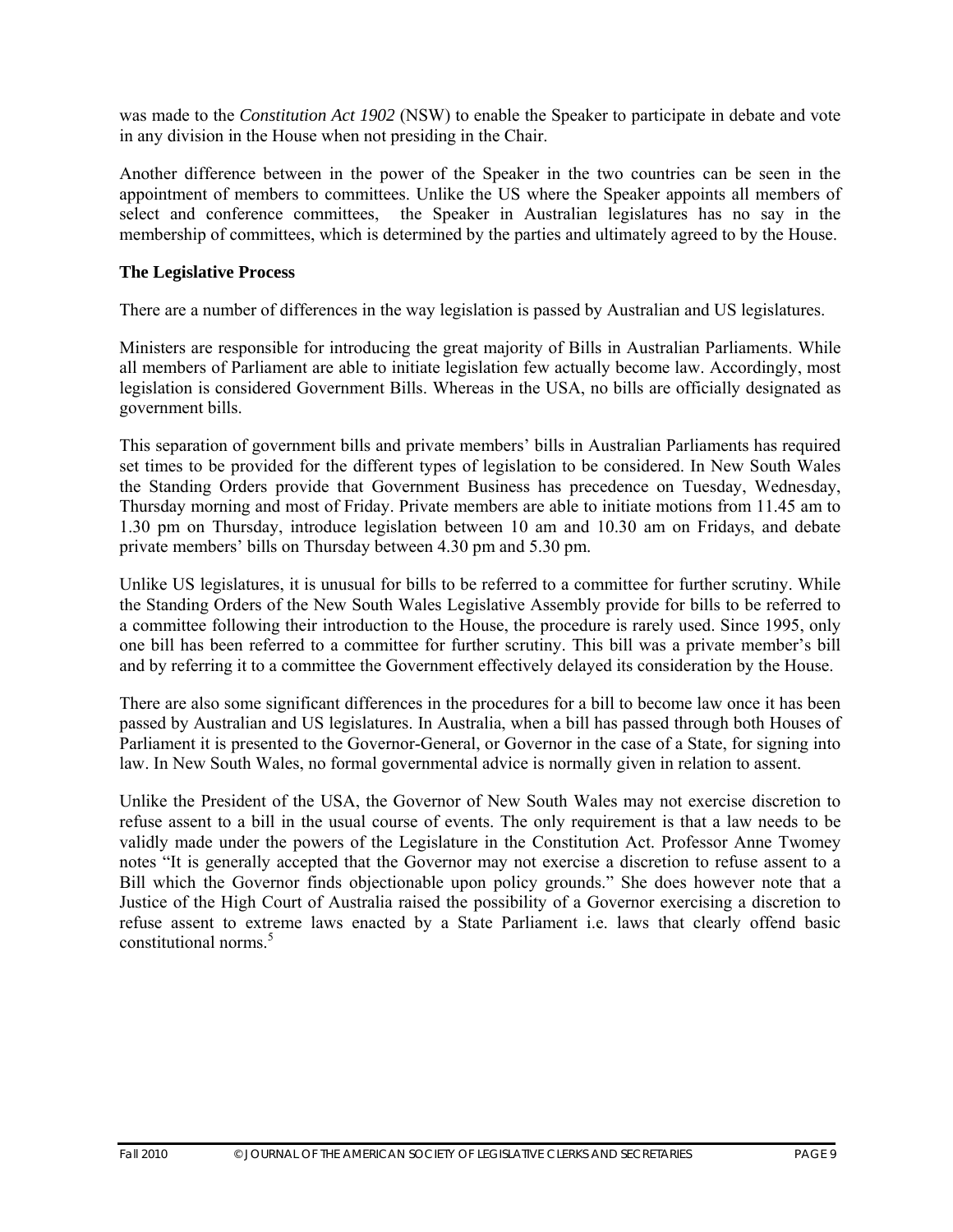#### **Other parliamentary procedures**

There are a number of differences in parliamentary procedure in Australian and US legislatures. Of particular note is the uniquely Australian procedure of a citizen's right of reply. The impact that party discipline has on procedures in Australian Parliaments is another significant issue. These two issues will be considered in more detail.

#### **Citizens' Right of Reply**

Most liberal democracies have incorporated the principles set out in Article 9 of the *Bill of Rights 1688* into statutes and as a matter of common law, to provide members of Parliament with freedom of speech without being held liable for anything said during parliamentary proceedings. However, few Parliaments formally recognise that this freedom of speech has the potential to be abused and that people can be defamed unjustly and left without any recourse. Since 1988 most Australian Parliaments have adopted a procedure for a citizen's right of reply to provide a formal mechanism for citizens to respond to serious allegations made during parliamentary proceedings.

The New South Wales Legislative Assembly adopted a citizen's right of reply procedure in November 1996 as a sessional order. The procedure was an initiative of the Executive with limited consideration being given to it by the House. It is largely based on the procedure which applies in the Australian Senate. The current sessional order is set out in Appendix A.

Under the procedure a request for a right of reply can be submitted by individuals or by corporations or other associations/organisations. A request for a right of reply must be made in writing to the Speaker. The Speaker then determines if the Standing Orders and Procedure Committee should consider the request. No particular form is prescribed by the resolution. However, the resolution indicates that the response should be succinct and should not contain any offensive material or matters the publication of which could adversely affect another individual or organisation or invade a person's privacy.

The resolution makes it clear that a request for a right of reply will not be considered unless the applicant can show how the statements made in the House have:

- Adversely affected them in reputation or in respect of dealings or associations with others;
- Injured them in occupation, trade, office or financial credit; or
- Unreasonably invaded their privacy.

In addition, the request will only be referred to the Standing Orders and Procedure Committee if the Speaker is satisfied that the request is not trivial, frivolous, vexatious or offensive in character and the submission has been received within 6 months after the relevant comments were made in the House, unless the applicant can show exceptional circumstances to explain the delay. It is considered impractical for the Committee to consider any request that does not meet this criterion.

If a request for a right of reply is referred to the Committee, it may decide not to consider it if the subject of the request is deemed to be "not sufficiently serious" or the request is frivolous, vexatious or offensive in character. A decision not to consider a request that has been referred by the Speaker must be reported to the Legislative Assembly.

If the Committee decides to consider the request it can confer with the person who made the request and any member who made statements about that person or organisation in the Legislative Assembly. The Committee must not consider or judge the truth of the statements, which are the subject of the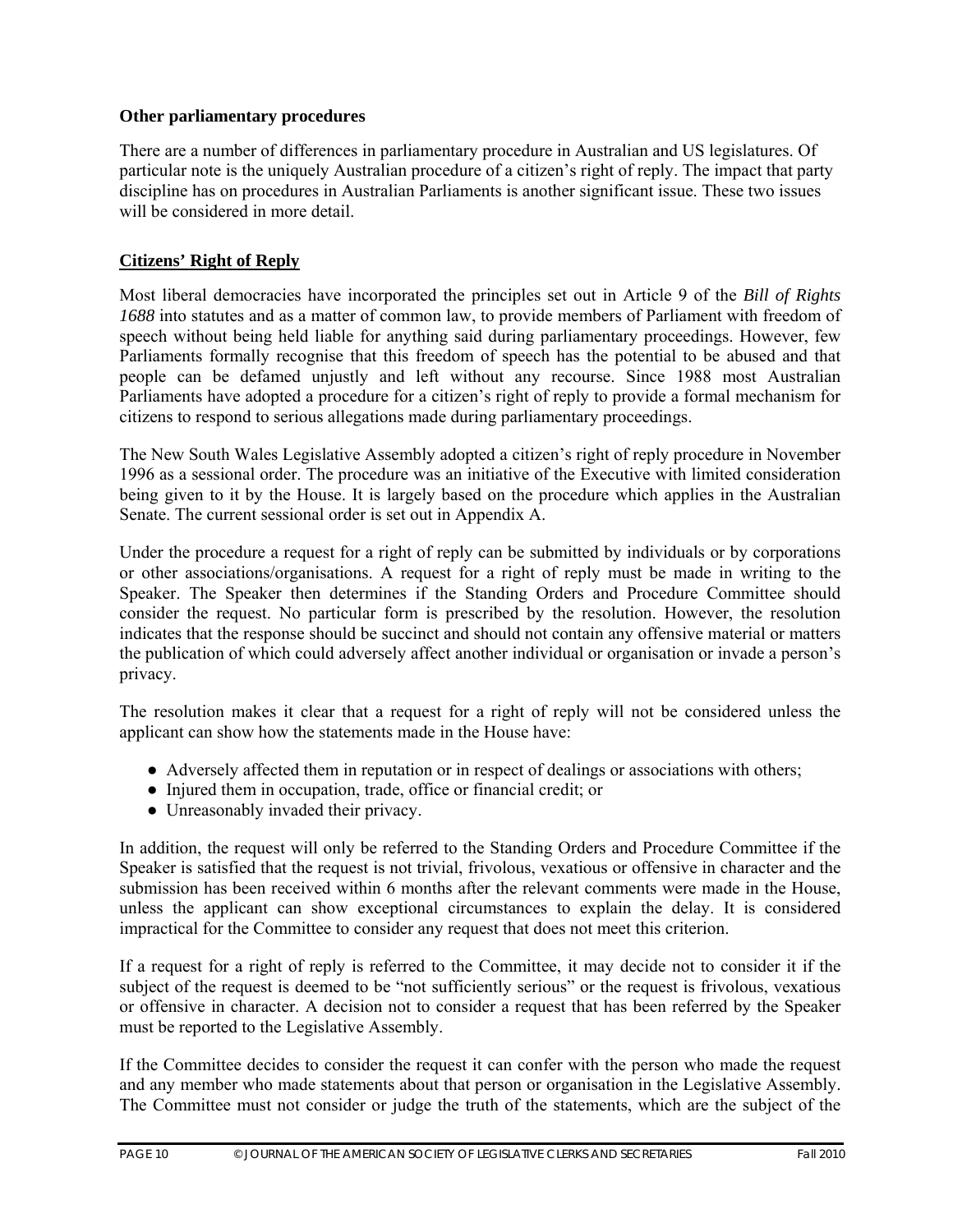request or the statements in the response. The Committee's function is limited to considering whether the statements made in the Legislative Assembly were of a kind that adversely affect or injure the applicant or have invaded the applicant's privacy and whether a response is warranted. The response, if any, must be agreed to by both the Committee and the applicant. The Committee can only recommend that a response be incorporated in Hansard. It is up to the House to determine whether this recommendation should be adopted. However, it can be assumed that if the Standing Orders and Procedure Committee, which has a Government majority, has recommended that a person or organisation be given a right of reply it would be agreed to by the House.

A right of reply can be requested under this procedure in relation to statements made during debate in the House or references made in the House Papers such as the Questions and Answers Paper. Adverse statements about individuals or organisations made during committee proceedings are a matter for the respective committee.

Since November 1996 the Legislative Assembly has received 24 requests for citizens' right of reply. In fact only two have been received since the beginning of 2008. All but one of these requests failed to meet the criteria and have not been referred to the Standing Orders and Procedure Committee. A number of requests were received that pre-dated the resolution and as the procedure is not retrospective they were not considered. However, the vast majority of requests are not made in terms of the resolution in that the applicant has not shown how they have been adversely affected, the request is offensive in character or has been received outside the 6-month period.

The one request, which was considered by the Standing Orders and Procedure Committee, was from an applicant who had already received a right of reply in the Legislative Council in relation to similar comments made in that House. Accordingly, the Committee concluded that no further action should be taken and the applicant was not permitted a right of reply in the Legislative Assembly.

There are a number of difficulties with the procedure in that many aspects of it rely on the discretion of the Speaker or are highly subjective. For example, those jurisdictions that have time limits as to when a right of reply must be received tend to have provisions to provide for late submissions if there are "exceptional circumstances" to explain the delay. This raises the issue of what is considered an "exceptional circumstance"?

In New South Wales the view has been taken that ignorance of the procedure does not fall into the category of "exceptional circumstances" as a person who feels that unfair allegations have been made about them can write to the Presiding Officer seeking advice on possible avenues of recourse if they are unaware of the right of reply procedure.

#### **Impact of Party discipline on procedures**

The differences in party discipline in Australia and the US also affects the way procedures are dealt with in the House. While the two party system is strong in both Australian and US legislatures, members in US legislatures are able to decide on an individual basis how they will vote. In contrast, in Australia party discipline is very strong and party members are expected to vote with their party. In fact, members have been expelled from their party for acting against the decisions of the party caucus.

This strict party discipline means that in a House with a governing majority, such as the New South Wales Legislative Assembly, all motions moved by the Government are passed along party lines. The Government is able to use its numbers to control the proceedings of the House and often suspends standing orders to force legislation through in one sitting or to change the routine of business to provide more time for Government Business.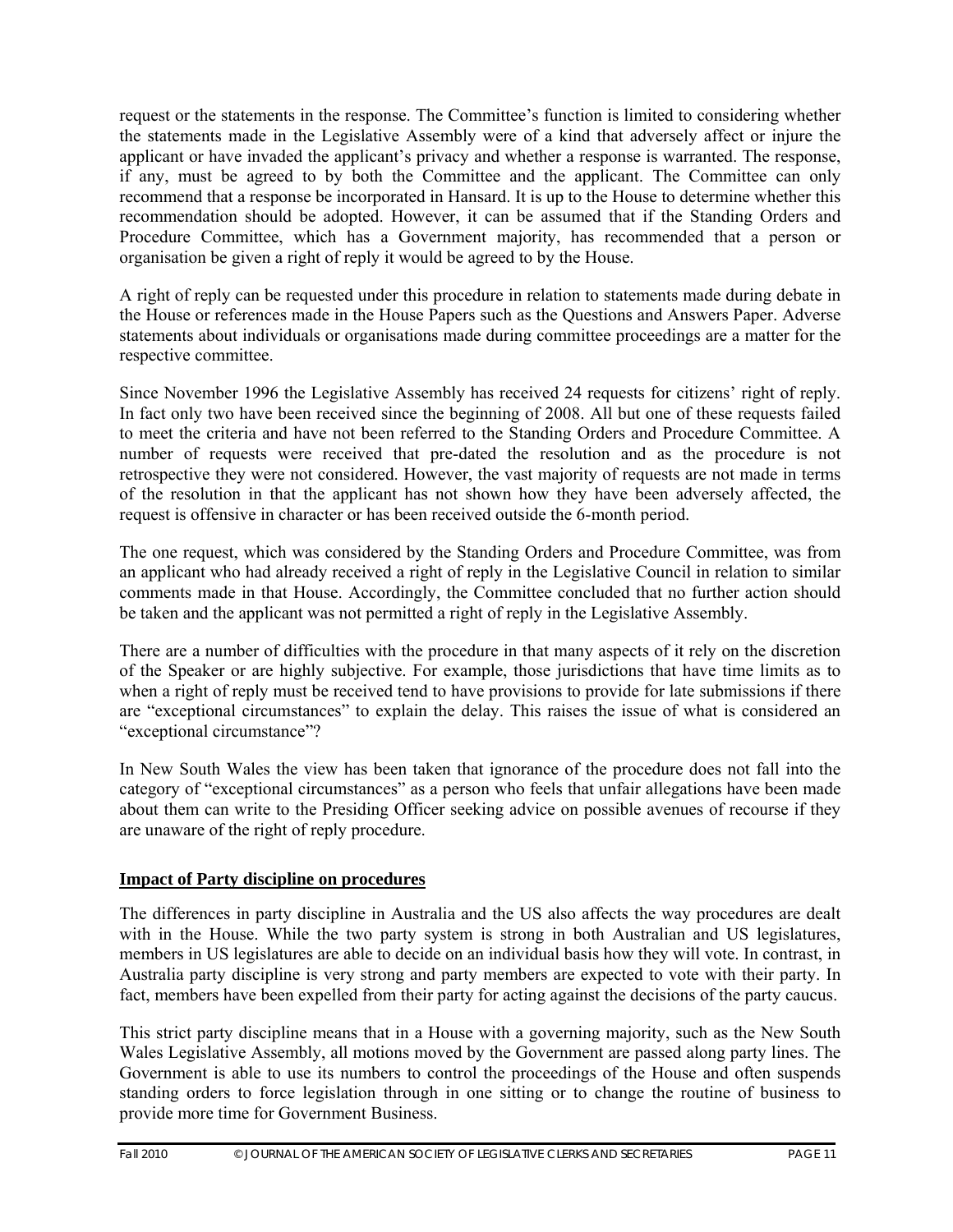On occasions members are able to have a free or conscience vote, particularly when matters of moral or religious character arise which may be contrary to, or not relevant to, party platform. Determination of which matters are considered as a conscience vote is a matter for the various political parties and is not covered by any procedure or standing order of the House.

Another difference is the way that Independent Members elected to Parliament relate to the major parties. On the rare occasion that an Independent is elected to a US Legislature they usually become associated with one of the two parties. Whereas in Australia, Independent Members act independent of the parties. This is not to say that Independent Members do not support the major parties in an effort to bring stable government in situations where there is a hung parliament and no party has a majority. At the moment four Independent Members are deciding the fate of the Australian Federal Government.

This was also the case in New South Wales from 1991-1995 when three non-aligned Independent Members held the balance of power. These three Independent Members signed a written agreement with the Liberal/National Coalition to form a stable government. This agreement or Memorandum of Understanding set out a "Charter of Reform" which set out an ambitious reform agenda under the headings: Open and accountable government; Law and justice; Parliamentary reform; and Electoral reform<sup>6</sup>

The terms of the agreement were that the three non-aligned Independents in an effort to maintain stability would vote with the Government on:

 (a) Motions regarding Bills for Appropriation and Supply; and (b) All motions of no confidence except where matters of corruption or gross maladministration are involved which reflect upon the conduct of the Government as a whole.

On all other matters, the Independents could vote as they saw fit.<sup>7</sup>

#### **The electoral system**

Apart from the fact that voting is compulsory in Australia there are some other significant differences between the US and Australian electoral systems. One of the most fundamental differences is that in Australia most legislatures have a maximum term by which an election must be called but the leader is able to dissolve Parliament and call an election at any time before this maximum term is reached.

This contrasts with the system in the US where federally the terms are fixed and there are no circumstances where the President can dissolve congress and call an early election.

It should be noted that the New South Wales Parliament has fixed four-year terms. However, unlike the US system it is a qualified fixed term and the Legislative Assembly can be dissolved earlier if a motion of no confidence is passed in the Government, or if the Legislative Assembly fails to pass supply, or if the Governor dissolves the House in accordance with constitutional conventions such as if the Government was acting illegally.

A significant feature of the federal political system in Australia is the ability of the Government to force an election if it is unable to pass its legislation through the Senate. Section 57 of the Australian Constitution provides for both Houses to be dissolved simultaneously and an election held if a bill that has been passed by the House of Representatives is blocked by the opposition or minor parties in the Senate. This is referred to as a double dissolution and all members from both Houses must stand for election. The mechanism arguably makes Parliament more responsible to the electorate. $8$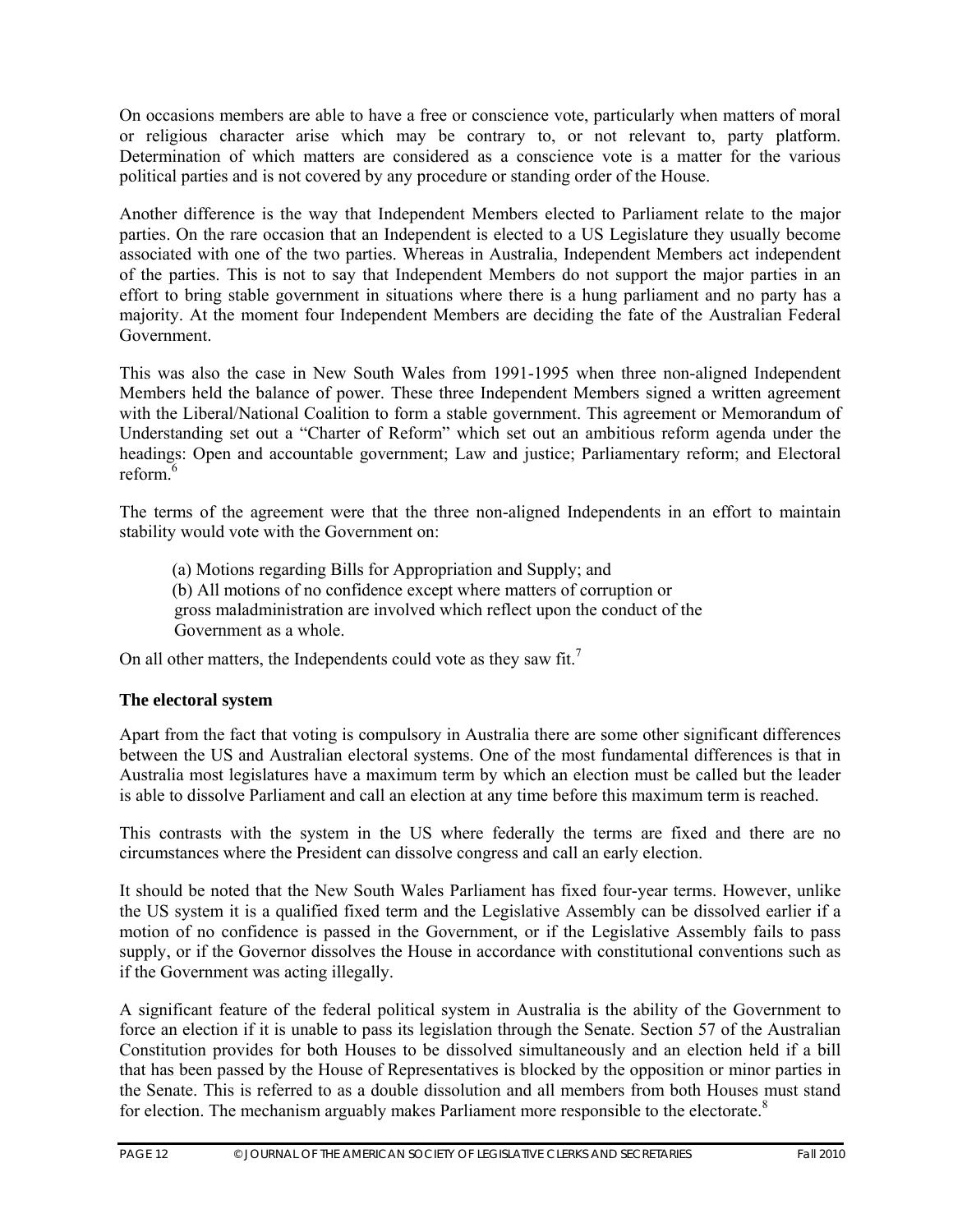Another point of difference is that many state legislatures in the USA have a mechanism to enable voters to recall elected officials prior to the expiration of their term of office. The issue of a recall has been the subject of debate in New South Wales over the past couple of years. However, this discussion has centred on the recall of the Government in the context of the fixed four-year term as opposed to the recall of individual members of parliament.

#### **Lobbying**

Lobbying is another feature of the political systems in Australia and the US. However, there are some key differences. It has been argued that lobbying is a constitutionally protected activity in the USA and has become a pervasive part of the decision process.<sup>9</sup> As of 2007 there are over 17,000 federal lobbyists based in Washington, DC. In contrast, currently there are only 109 individuals and organizations listed on the NSW Government Lobbyist Register. Unlike lobbyists in the USA, organisations in Australia that attempt to influence government policies and legislation do not draft legislation for introduction to Parliament.

That is not to say that lobbying is not an integral part of the Australian political system. Lobbying has become a more accepted feature of Australian politics over recent years. Accordingly, there have been moves to ensure that lobbying is done in a transparent and ethical way, which arguably can be seen as moving towards a regulated system similar to that which exists in the USA.

The NSW Government introduced a Lobbyist Code of Conduct and Register of Lobbyists on 1 February 2009. The Code of Conduct provides that Government representatives (Ministers, Parliamentary Secretaries, Ministerial Staff, staff working for a Parliamentary Secretary, and persons working in public sector agencies) must only be lobbied by a professional lobbyist who is registered and has their details on the Register.

The Register is a public document, which contains the following information about professional lobbyists who represent a client's views to Government representatives:

- The business registration details, including the names of owners, partners or major shareholders, as applicable;
- The names and positions of persons employed, contracted or otherwise engaged by the lobbyist to carry out lobbying activities; and
- The names of clients who currently retain the lobbyist or have been provided lobbying services by the lobbyist during the past three months.

#### **Conclusion**

Many aspects of the Australian and US political systems are similar. In fact, at the Federal level if one was to look at the two Constitutions it would appear that Australia has largely adopted the US system.<sup>10</sup> However, cabinet government has come to dominate the other elements in the Australian Constitution that are derived from the US such as, the division of powers between the central and state governments, and most of the parliamentary traditions in Australia legislatures have been inherited from the United Kingdom.

Accordingly, there are some significant differences between the two systems particularly in terms of the relationship the Executive has with the Parliament and its responsibility to the Parliament. Another significant difference is the way that party politics and strict party discipline influence the way Australian legislatures operate.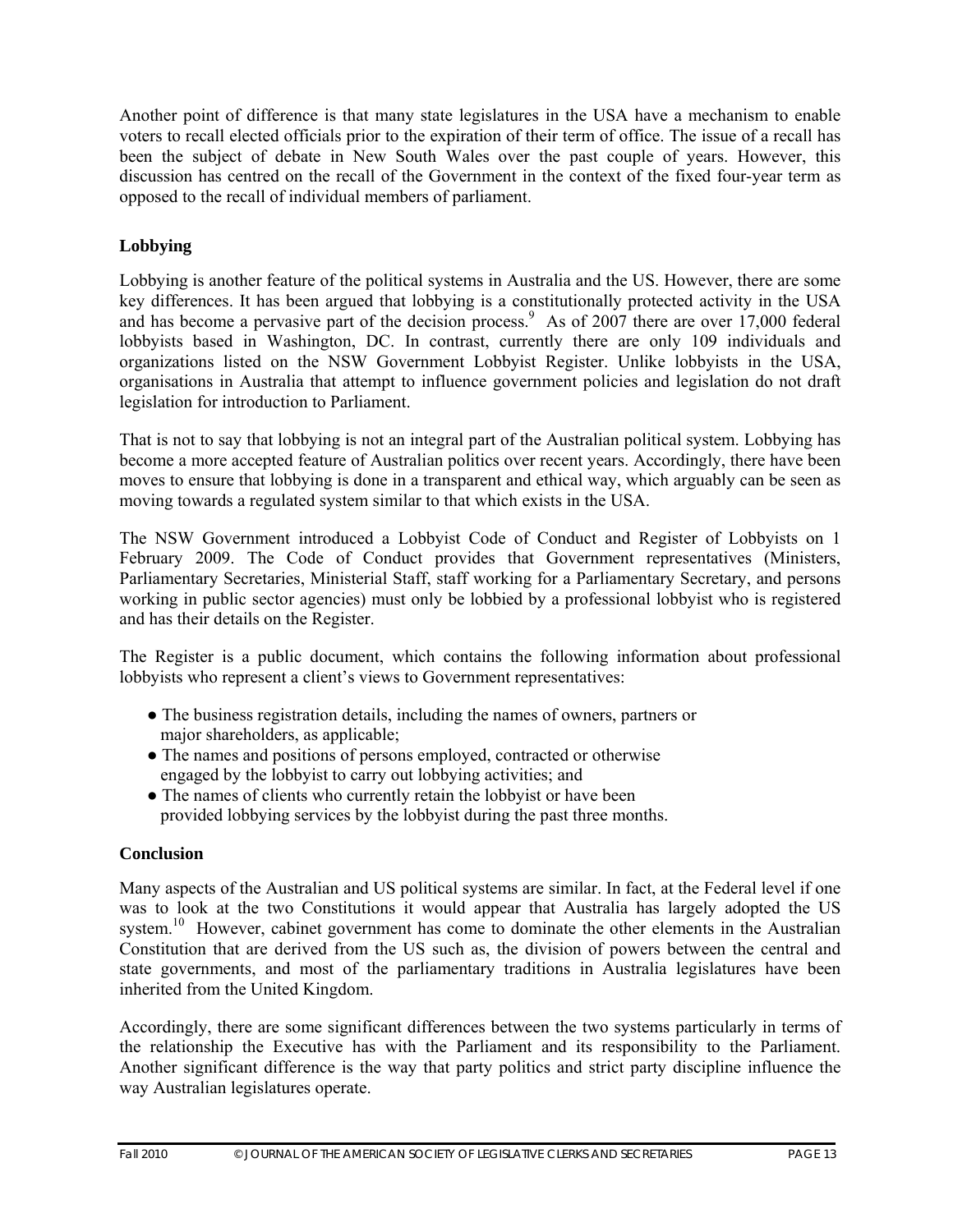This paper has attempted to outline some of the significant differences between Australian and US legislatures and has considered the way these differences manifest themselves in the procedures of the various legislatures. There is no suggestion that either system is better than the other. However, the differences do lend themselves to consideration and discussion of how things could be done differently or perhaps even better and thereby learn from each other.

Finally, I wish to acknowledge the contribution of Ms Stephanie Hesford of the Office of the Clerk, for her contribution to the preparation of this paper.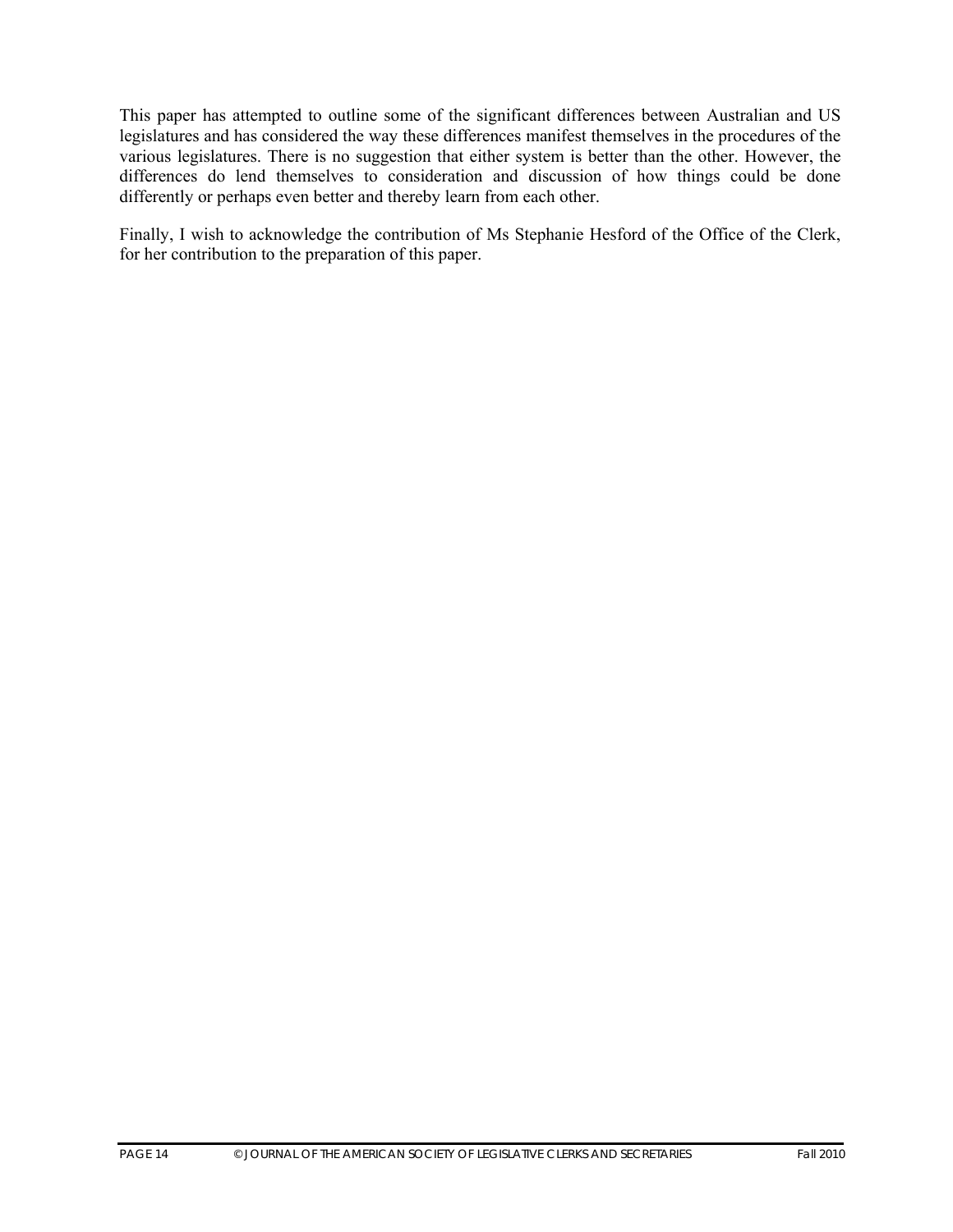#### **Appendix A – Citizens' Right of Reply, New South Wales Legislative Assembly**

That, during the current Parliament, unless otherwise ordered, the following Citizens' Right of Reply be adopted:

(1) That where a submission is made in writing by a person who has been referred to in the Legislative Assembly by name, or in such a way as to be readily identified:

(a) claiming that the person or corporation has been adversely affected in reputation or in respect of dealings or associations with others, or injured in occupation, trade, office or financial credit, or that the person's privacy has been unreasonably invaded, by reason of that reference to the person or corporation; and

(b) requesting that the person be able to incorporate an appropriate response in Hansard, and the Speaker is satisfied:

(c) that the subject of the submission is not so obviously trivial or the submission so frivolous, vexatious or offensive in character as to make it inappropriate that it be considered by the Standing Orders and Procedure Committee;

(d) the submission was received within 6 months after the relevant comments were made in the House unless the applicant can show exceptional circumstances to explain the delay; and

(e) that it is practicable for the Committee to consider the submission under this resolution, the Speaker shall refer the submission to that Committee.

(2) That the Committee may decide not to consider a submission referred to it under this resolution if the Committee considers that the subject of the submission is not sufficiently serious or the submission is frivolous, vexatious or offensive in character, and such a decision shall be reported to the Legislative Assembly.

(3) That if the Committee decides to consider a submission under this resolution, the Committee may confer with the person who made the submission and any member who referred in the Legislative Assembly to that person or corporation.

(4) That in considering a submission under this resolution, the Committee shall meet in private session.

(5) That the Committee shall not publish a submission referred to it under this resolution of its proceedings in relation to such a submission, but may present minutes of its proceedings and all or part of such submission to the Legislative Assembly.

(6) In considering a submission under this resolution and reporting to the Legislative Assembly the Committee shall not consider or judge the truth of any statements made in the Legislative Assembly or the submission.

(7) That in its report to the Legislative Assembly on a submission under this resolution, the Committee may make either of the following recommendations:

(a) that no further action be taken by the Committee or the Legislative Assembly in relation to the submission; or

(b) that a response by the person who made the submission, in terms specified in the report and agreed to by the person or corporation and the Committee, be published by the Legislative Assembly or incorporated in Hansard, and shall not make any other recommendations.

(8) That a document presented to the Legislative Assembly under paragraph (5) or (7):

(a) in the case of a response by a person or corporation who made a submission, shall be succinct and strictly relevant to the questions in issue and shall not contain anything offensive in character; and

(b) shall not contain any matter the publication of which would have the effect of:

(i) unreasonably adversely affecting or injuring a person or corporation, or unreasonably invading a person's privacy, in the manner referred to in paragraph (1); or

(ii) unreasonably adding to or aggravating any such adverse effect, injury or invasion of privacy suffered by a person.

(9) That a corporation making a submission under this resolution is required to make it under their common seal.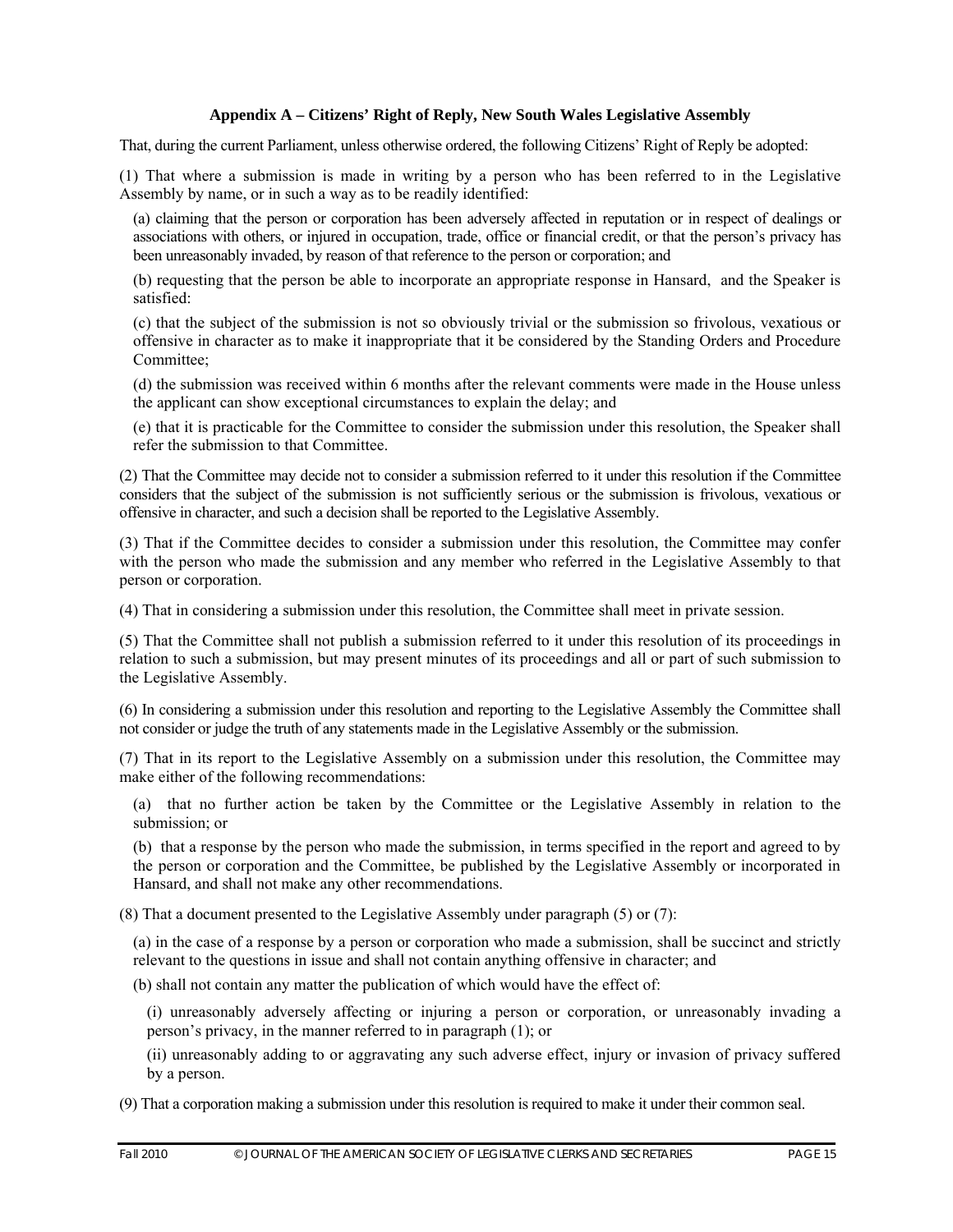1<br><sup>1</sup> See comments of Dr John Hart <u>http://www.anu.edu.au/mac/podcasts/Audio/20080805\_-\_Dr\_John\_Hart.mp3</u>

 $<sup>2</sup>$  Ibid.</sup>

3 Redlich, Josef, *The Procedure of the House of Commons: A Study of its History and Present Form*, 1908, Volume 2, pp. 214-2.

<sup>4</sup> Speakers' rulings have been conscious of the position of the Premier in the Government and have permitted the Premier to answer questions that have been addressed to other Ministers. PD 15/9/1999, p. 527.

5 A Twomey, *The Constitution of New South Wales*, p. 222.

<sup>6</sup> For further information see R Smith, *Against the Machines*.

<sup>7</sup> See G Griffith, *Minority Governments in Australia 1989-2009: Accords, Charters and Agreements*, NSW Parliamentary Library Background Paper, 1/2010, available at http://www.parliament.nsw.gov.au/prod/parlment/publications.nsf/V3ListRPSubject

<sup>8</sup> See comments by John Kilcullen, Macquarie University, at http://www.humanities.mq.edu.au/Ockham/y67xan1.html

<sup>9</sup> See J Young, *'Lobbying' becomes pervasive part of US Government Policymaking, at* http://www.voanews.com/english/news/usa/-Lobbying-Integral-Part-of-American-Policymaking-101323404.html

10 See comments by Harry Evans, *The Other Metropolis: The Australian Founders' Knowledge of America*, Papers on Parliament No. 52, December 2009 available at: http://www.aph.gov.au/Senate/pubs/pops/pop52/11\_the\_other\_metropolis.htm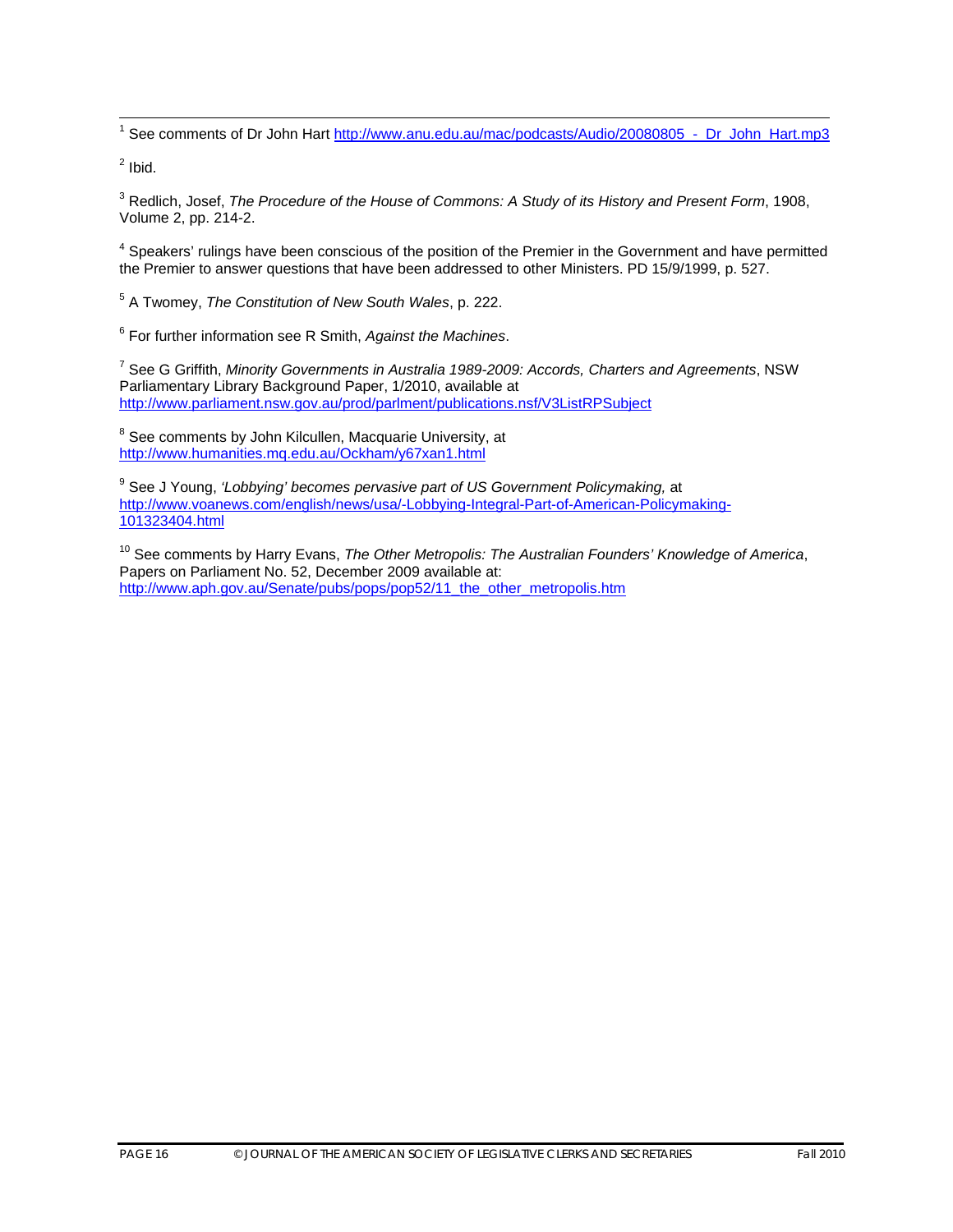# **Tragedy in Richmond**

#### *B. Scott Maddrea, Deputy Clerk, House of Delegates Virginia General Assembly*

Few people outside the legislative environs appreciate the work performed by staff during a legislative session. Legislators themselves often take for granted the work staff must do before and after each day's floor session. It is, therefore, not uncommon to hear staff complain about the long hours demanded by the daily grind of the legislative session. Who among us cannot relate to the statement: "I have been constantly at work in your office, from seven o'clock in the morning until ten o'clock at night"? Could not any one of us fairly complain about "the heavy duties of the actual session of the House, from 11 o'clock A. M. until 10 at night" and "the accumulating work occasioned by the rapid reports of committees"?

While many of us who work with the legislature can relate to the demands of the daily floor sessions, few of us can fathom how this drama would play out in the streets of Richmond in the spring of 1863.

The story actually begins a year earlier on Tuesday, February 18, 1862 - opening day of the First Session of the First Confederate Congress. As with the convening of any legislative body, much of the first day's work concentrated on organizing the body. The Hon. Thomas S. Bocock of Virginia was unanimously elected Speaker of the House. That settled the House proceeded to the election of Clerk. Four names were placed in nomination: M. W. Clusky of Tennessee, Robert E. Dixon of Georgia, James McDonald of Virginia, and Thomas C. Johnson of Missouri.

With 87 members in attendance, a simple majority of 44 was necessary for election. Dixon led the initial balloting with 36 votes, followed by Cluskey and Johnson with 22 each. With only seven votes, McDonald's name was withdrawn and a second ballot ordered.

Yet again, no nominee received the requisite votes. Dixon again led the balloting, this time with 41 votes, three shy of a majority, while Clusky (27 votes) and Johnson (19) trailed.

A third vote took place with all three men remaining on the ballot. This time, Dixon received exactly the 44 votes necessary for election and was declared duly elected Clerk of the House of Representatives of the Congress of the Confederate States for the first session.

As with most elections, a vigorous campaign for votes had been conducted. Horse-trading was part of the process. In his bid for election, Dixon promised Robert S. Forde of Kentucky a position in the Clerk's office if he would help secure the votes of the Kentucky delegation for Dixon's candidacy. In the end, six of the eight members of the Kentucky delegation backed Dixon. In return, as promised, Dixon named Forde to be the House Journal Clerk.

While the position of Assistant Clerk could fairly be deemed a patronage appointment, little doubt existed that Mr. Forde was well qualified for the appointment. Prior to coming to Richmond, he had been a newspaper editor and served as a Lieutenant in the  $2<sup>nd</sup>$  Kentucky Regiment, where he was respected as a brave man and strict disciplinarian. He built a small, but successful law practice, and was regarded as an attorney of much promise. He was also politically active in his home state. Known as an ardent secessionist, Forde participated in the canvass of 1860, sat as a member of the Kentucky Secession Convention, and served as an Assistant Clerk for the Kentucky legislature. At his trial, a former member of that body would testify that Forde was a faithful and efficient officer who enjoyed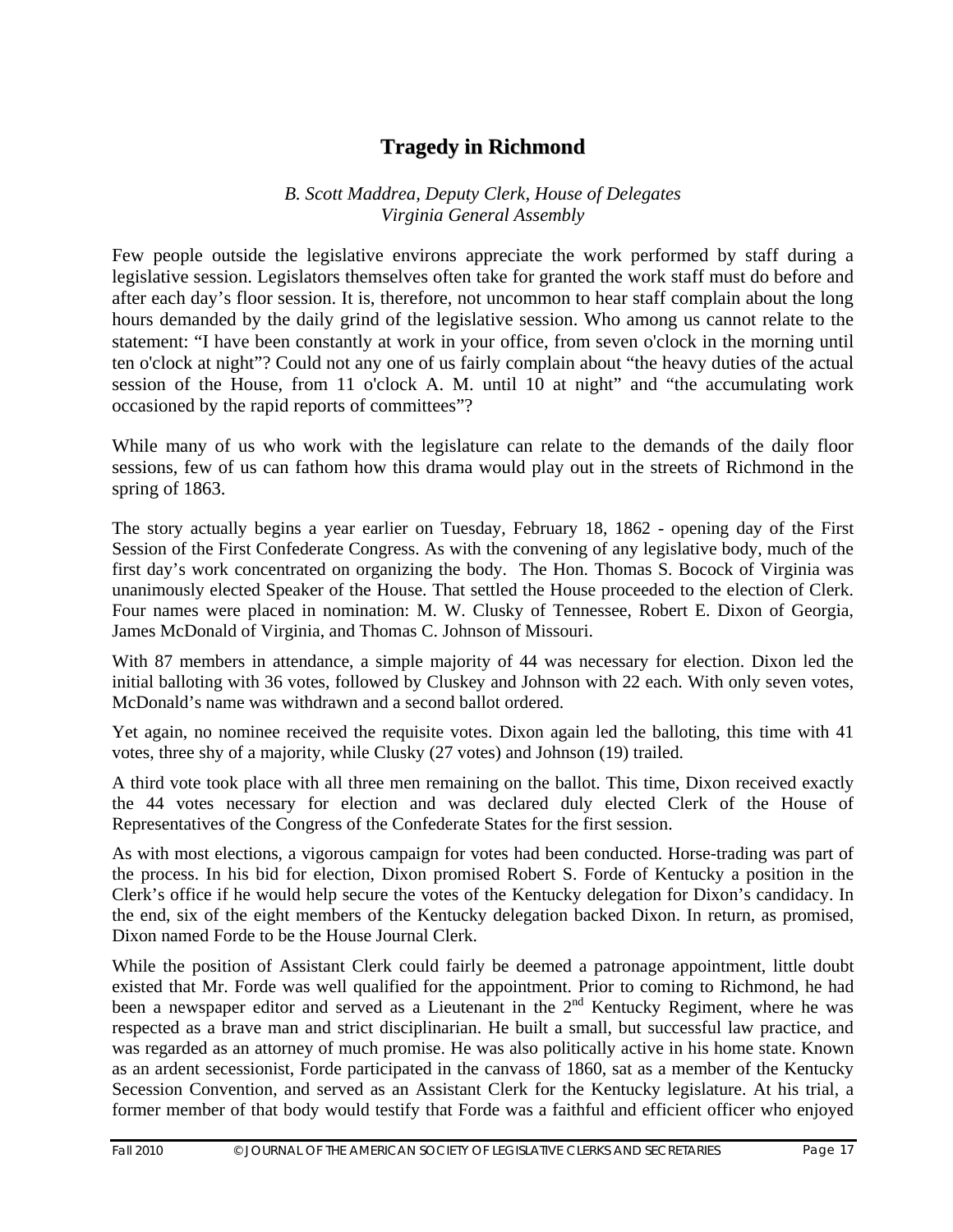the confidence of all the members.<sup>1</sup> By all accounts he was a quiet, gentle, peaceful man of outstanding character and greater than average intelligence.

By April 1863 the Third Session of the First Congress was then in session. Dixon was still the Clerk of the House, and Forde continued in service as the Journal Clerk. The Civil War was fully two years old, with the toils of war evident throughout the Confederacy. Richmond was not immune; goods were scarce and rampant inflation created problems for both the national and state governments. Bacon and coffee, which sold at 12 ½ cents per pound in 1860 were now \$1 per pound and \$5 per pound respectively. Sugar had risen from five cents per pound to \$1.15. On April 2, a mob of 1,000 people, mostly women and children, looted stores on Main Street in downtown Richmond. Only the intervention of Richmond's mayor, Governor John Letcher, President Jefferson Davis and the Public Guard quelled the so-called "Bread Riot."

Adding to the strains of war were the demands of the legislative session. Forde described the hardships of the legislative session in a letter to Dixon:

Since my appointment I have performed the heaviest part of the work in your office. I will assert that I have done twice the amount of labor of any of the clerks in your employ. Since the House commenced its night sessions, you have required my constant attendance, both day and night in the House, thereby allowing me only the few hours before the meeting of the House in the morning to get up the Journals, (unless I should sit up nearly the whole night, which, of course, after the heavy duties of the actual session of the House, from 11 o'clock A. M. until 10 at night, I was unable to do.)

I will state to you, that since these night session have been held I have been constantly at work in your office, from seven o'clock in the morning until ten o'clock at night. During the last ten days I have more than once appealed to you for assistance, stating to you that the work of writing up the Journal was becoming too great for one man to do, unless you would relieve me from attendance in the House at night, and give me an opportunity to write up the Journal for the next day. These requests you half-way promised to comply with; but you failed to render me the assistance desired, although a resolution had passed the House authorizing you to employ temporary assistance. Your engrossing clerk, although not working except during the sessions of the House, you allowed two assistants; and you yourself divide the labors of reading clerk with Mr Lamer. Of me you exacted the full performance of the duties of Journal Clerk unaided, and regardless of the accumulating work occasioned by the rapid reports of committees.

Despite being "a rapid penman," the workload finally became overwhelming. On Wednesday, April 22, the volume of work from the previous day's session of the House made it impossible for Forde to get the Journal completed. For this failure, Dixon fired him. Albert R. Lamar, an Assistant Clerk of the House, would later testify that he had been present when Dixon dismissed Forde, and that the firing was necessary because Forde had fallen behind in preparation of the Journal. He recalled Dixon remarking, "If you cannot do my work, I shall have to get someone else to do it."<sup>2</sup>

On the very day of Forde's dismissal, Dixon discussed the situation with Congressman George G. Vest of Missouri. Vest recalled that Dixon was frustrated by Forde's performance and angered because Forde's negligence had forced him to remain in Richmond for two weeks after adjournment of the previous session of Congress to correct errors in the journal. Vest also noted that relations between Forde and Dixon were strained. On one occasion Dixon had remarked, "Forde, it is very strange that as handsome a woman as your wife should ever have married you."

Times were tough and Forde did not take his dismissal lightly. The following day, April 23, he brought to the House chamber a letter, which he handed to one of the House's doorkeepers, addressed to Dixon. Forde wrote:

Under ordinary circumstances, I should not protest, perhaps, against such action, but I am cut off from home, friends, and resources; I have a young wife, in delicate health, dependent entirely upon me for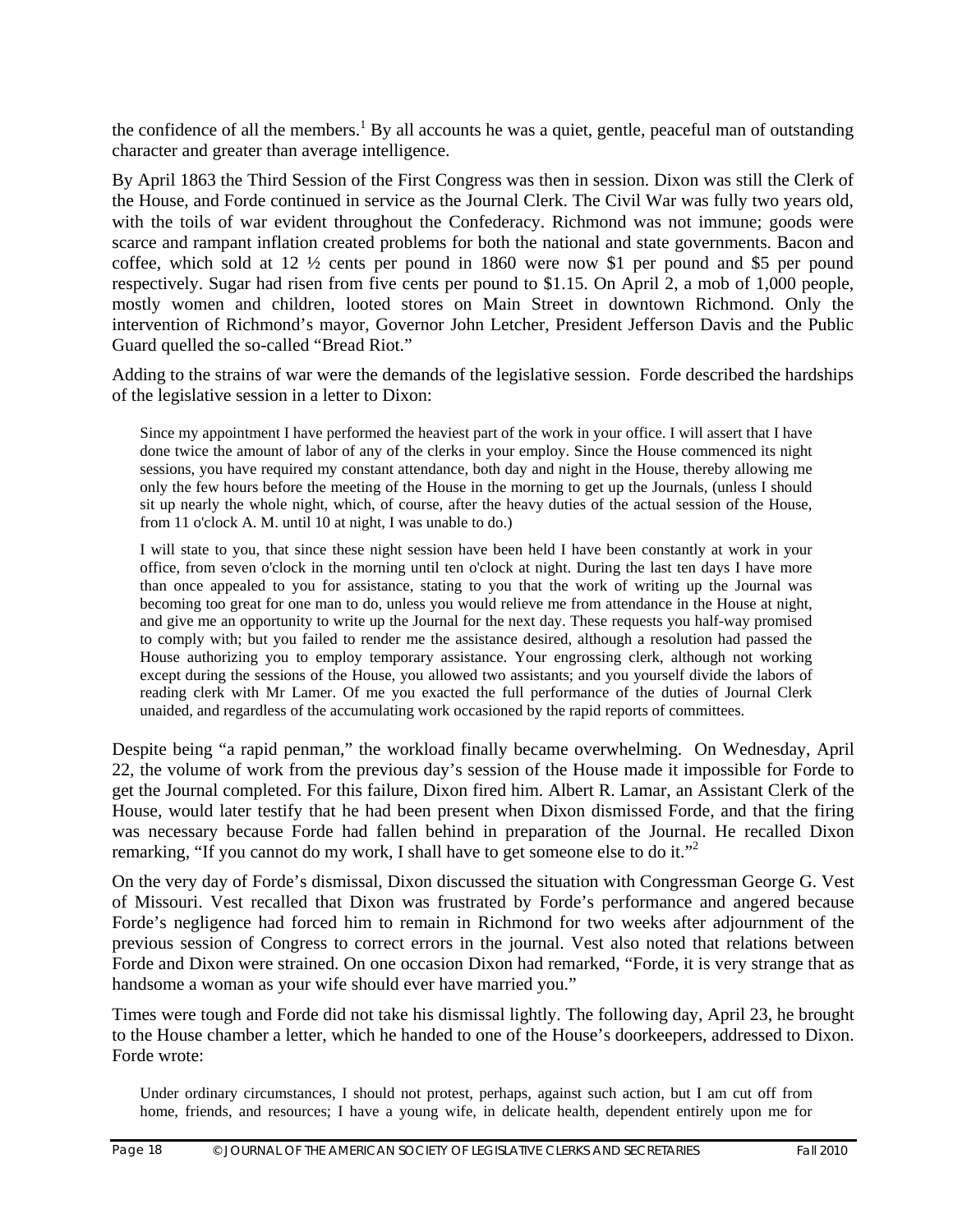support; and in view of the fact that I assert, and can maintain by proof, the fact that I have performed the most arduous duties in your office faithfully and well; and in view also of the circumstances under which I was appointed, I should be false to myself and recusant to my duties to those who are dearer to me than life, if I quietly submitted to such palpable injustice. I therefore address you this communication with the hope that it is not yet too late for you to reconsider your action of yesterday, and redress an unprovoked wrong.

Had Forde concluded the letter at that point perhaps this story would have had a different ending. Instead, Forde closed his letter with a threat. "Should such fail to be the case, I can only notify you to be prepared for a settlement of the matter as soon as we shall meet."

Forde's threat startled Dixon. Albert Lamar, who was also employed by the legislature and had been present when Forde was fired, advised Dixon to be prepared. Although he felt Forde was a coward, he thought Dixon needed to be ready to defend himself if attacked. Dixon immediately took steps to arm himself. C.E. Cardoza would later testify that the evening after Dixon had received Forde's letter, he found Dixon armed with two small pistols and a bowie knife, and that on Friday morning Dixon had come into his store armed with a double-barreled shotgun and purchased from him a pair of Derringer pistols. If true, Dixon would eventually find himself armed with two revolvers, two Derringer pistols, a bowie knife and a shotgun.

Nevertheless, on the advice of friends and colleagues, Dixon generally remained secluded indoors. Congressman Vest recalled that he had had a meeting with a clearly excited Dixon, who showed him both Forde's letter and also a knife and pistol. When the meeting ended, Vest heard Dixon say, with a tear in his eye, "God knows I want no difficulty with Forde, but shall not seek or avoid him."<sup>3</sup> Washington Goodrich remembered a similar conversation with Dixon, who, he said, expressed the desire to avoid bloodshed, but also did not want to be killed himself.

Possibly the whole situation could have been avoided had Forde apologized for the letter or omitted the threatening language at the end. Although there were clearly issues between the two men, Dixon told several people he would have reinstated Forde but for the letter and the threat contained at the end.

Perhaps bolstered by the opinions of those who believed Dixon had little to fear from Forde, and his nerves steadied, on Thursday evening, accompanied by Congressman Henry E. Read of Kentucky, Dixon went "hunting" for Forde but did not find him.

At 11a.m., Friday morning, April 24, the House convened in session. Shortly thereafter, Forde came to the doors of the House Chamber on the second floor at the south end of the Capitol and asked one of the doorkeepers, J.G. Moss, if he could speak to Congressman Read. Forde was hoping that Read could facilitate a duel between himself and Dixon so that their differences could be settled in a civilized fashion. If a duel could not be arranged, Forde desired that a confrontation be avoided and the matter might yet be resolved "amicably through a correspondence".

A short time later, one of the House pages approached Dixon in the Chamber and informed him that Forde had recently been seen on Bank Street talking with Jack O'Donnel, proprietor of a local saloon, Washington Goodrich and a Major Harris. Dixon left the chamber and proceeded to exit Capitol Square by the gate at the corner of  $10<sup>th</sup>$  and Bank Streets, he did not find him. Dixon eventually made his way down Bank Street to its intersection with 12<sup>th</sup> Street. There he did encounter Goodrich and asked if he had seen Forde. Goodrich initially denied knowing Forde but after further conversation recalled having met Forde thirty minutes earlier at the entrance to Capitol Square. When asked if Forde had mentioned him, Goodrich recollected that Forde had not. Goodrich would later testify that he advised Dixon that if he were that worried about Forde he should go to the authorities and have Forde arrested.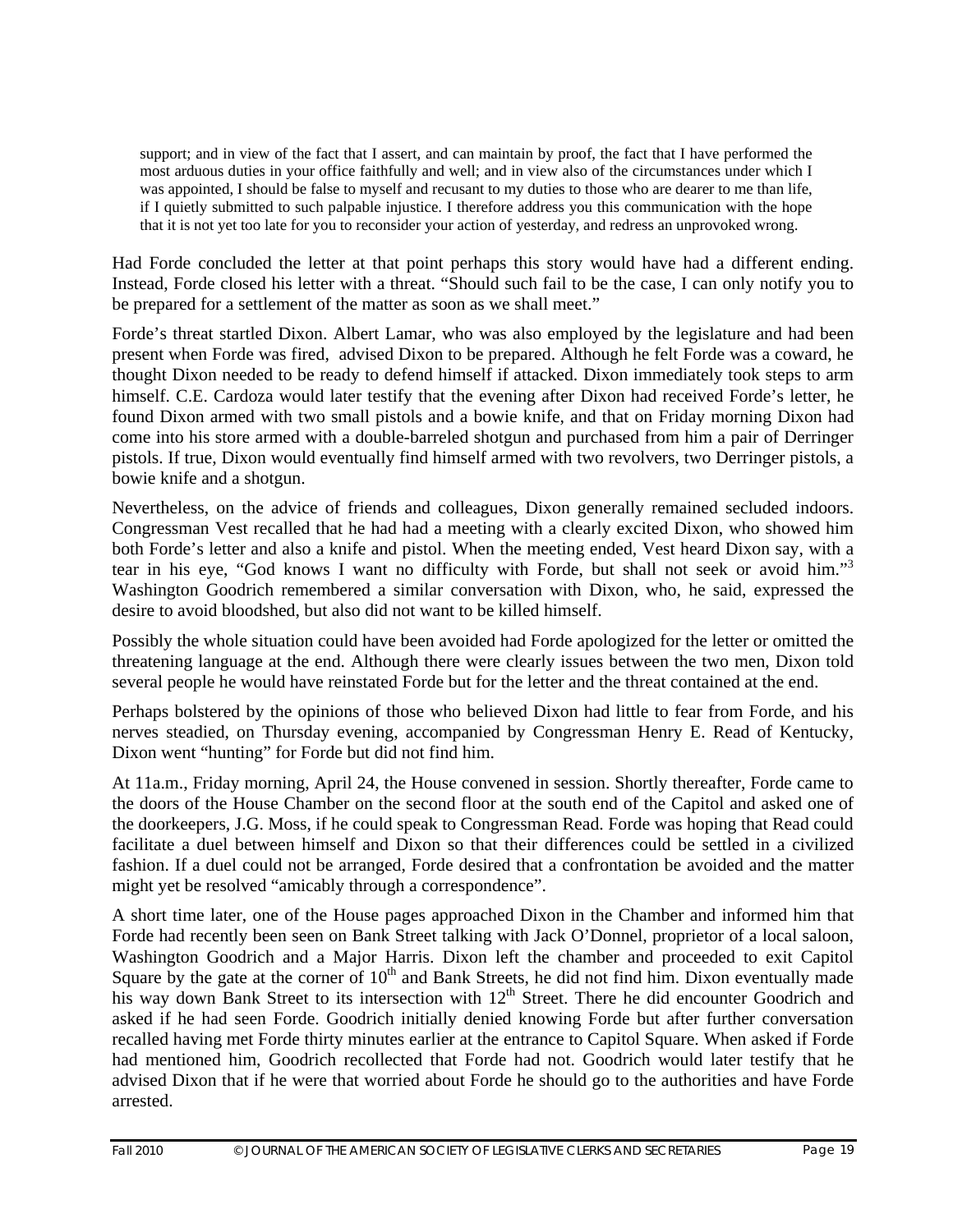With Forde nowhere to be seen, Dixon invited Goodrich for a drink. The two men entered a nearby saloon and shared a drink. Upon exiting they encountered James E. Goodwin. All three men then returned to the saloon for another round. Then the trio proceeded back up Bank Street toward the entrance to Capitol Square. At the corner of  $10<sup>th</sup>$  and Bank Streets, the men, joined by John T. Clarke, a recently discharged Army veteran, again paused for liquid refreshment, this time at Jack O'Donnel's saloon.

Goodrich, Dixon, and Goodwin eventually departed O'Donnel's around 1 p.m. and made their farewells on the corner. Clarke and O'Donnel remained inside. As Goodrich, Dixon and Goodwin were departing O'Donnel's, Forde and John T. Quarles were leaving Capitol Square through a gate on the opposite side of Bank Street. Quarles exited first, through the left side of the gate, while Forde followed on the right. Forde emerged from Capitol Square and saw Dixon and Goodwin eyeing him intently.

Goodrich recalled that he was standing facing south on  $10<sup>th</sup>$ , towards Main Street, with his back to the Capitol, when he heard someone shout, "Look out, Wash; you'll get shot." When he spun around, he saw Forde standing on the opposite side of Bank Street at the gate to Capitol Square. Armed with a navy Colt revolver, he promptly began firing, ultimately killing Dixon.

Other witnesses indicate Forde reminded Dixon of his previous warning to "be prepared for a settlement of the matter as soon as we shall meet," pointedly asking "Dixon, are you ready?" Having acknowledged such, the two men promptly drew firearms and began shooting at one another.

The question of who fired first is a matter of some dispute. Forde maintained that Dixon fired the first shot. Eyewitness accounts of the exact sequence of events are inconsistent, even to the number of shots fired. Some witnesses recollected four shots being fired, others as many as eight. Some witnesses testified Forde shot first, still others that it was Dixon. At least one witness described the initial shots as simultaneous. Some witnesses simply could not recall or were not in a position to see both shooter. Some recollected Dixon's warning; others said no conversation between the two men took place prior to the shooting.

Certain facts are not in dispute. There was an exchange of gunfire with both men firing at the other. At some point Dixon's revolver failed and he was forced to switch from a revolver to one of his Derringers. Before he could get off a shot, Forde fired one final, well-aimed shot that entered the right side of Dixon's chest and penetrated his heart. Dixon fell into Bank Street and died.<sup>4</sup>

Several witnesses approached Forde and urged him to flee the scene. Forde would have no part of it, telling at least one witness, "I am not going anywhere." Others recalled Forde stating, "I am sorry for it; I had a difficulty with that gentleman, and it is now settled." He added "I am ready to surrender." With that he was taken into custody by Constable Freeman and conveyed to the old market jail for confinement.

Ultimately Dixon's body was removed from the street and taken into the Madison House, occupied by the Young Men's Christian Association.

The Journal of the House contains no record of the actions of the body on Friday, April 24th. There is simply a footnote, "The Journal of the session of April 24, 1863, has not been found." In the absence of Forde, perhaps there was simply no one charged with the responsibility to produce one. More likely, the events of that afternoon impacted its production.

The *Richmond Whig* recorded that the House was in session at the time of the shooting. When word of the tragedy reached the chamber, the House took an immediate recess and many of the members went to the Madison House to view Dixon's body.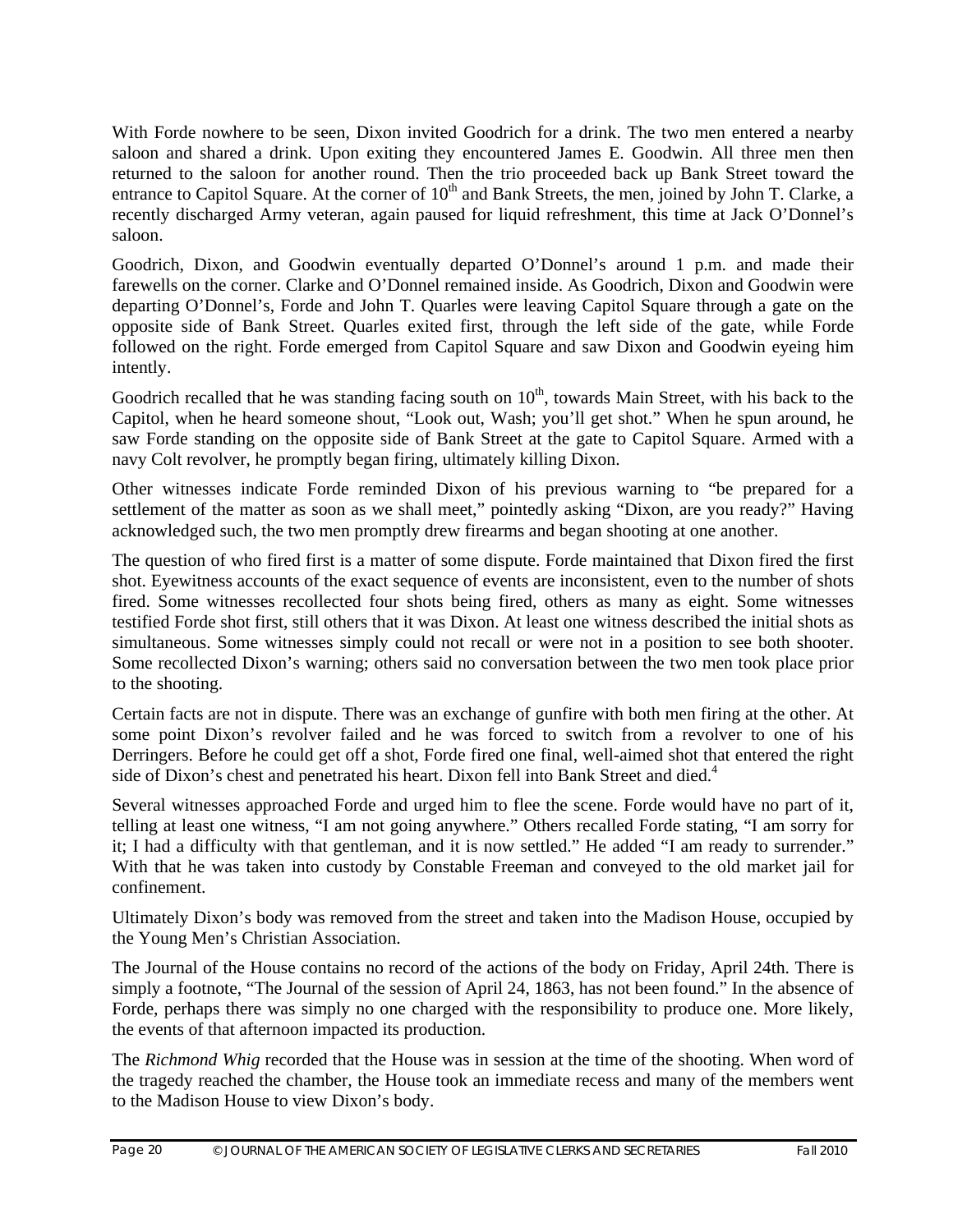Later that evening the House reconvened and "resolutions of respect and condolences were adopted and eloquent tributes paid" by Congressmen Julian Hartridge of Georgia, Jabez Lamar Monroe Curry of Alabama, John Perkins, Jr., of Louisiana, and Augustus Romaldus Wright of Georgia.<sup>5</sup> Mr. Dixon was recalled as "widely known and warmly esteemed" in his home state of Georgia, and for his service to the Congress, having served a Clerk of the House from the outset of the Permanent Government and Assistant Clerk under the Provisional Government. The Whig further described him as "a prompt, efficient and accomplished officer, and a gentleman of generous, manly and ardent nature."

Robert E. Dixon was thirty-five years old and left behind a wife and three children.

The House did reconvene on Saturday, April  $25<sup>th</sup>$ . Following the prayer, the Speaker announced the first order of business to be the election of the new Clerk. Following the unanimous election of Albert R. Lamar of Georgia, a resolution was introduced:

Whereas the House of Representatives has been deprived of a most faithful public officer in the death of its late clerk, Robert E. Dixon, and it is meet [sic] on so solemn an occasion that it should honor the dead who served it while living: Therefore,

*Resolved*, That his funeral expenses and cost of transportation be paid out of the contingent fund of the House, and that his body be transmitted under the care and superintendence of the Doorkeeper to his family at their residence in Columbus, Georgia.

While the House was busy remembering Dixon, the wheels of justice were being set in motion. Acting Coroner Richard D. Sanxay convened a coroner's inquest at the scene of the shooting. It was determined that Dixon's body should be removed to Belvin's Block for further examination. The inquest adjourned for the evening. Although the cause of death appeared clear enough, an autopsy was performed by Dr. St. George Peachey with Doctors G.L. Wager and Beal present as attending surgeons. Their finding: a conical ball from the pistol of Mr. Forde had entered Dixon's breast and pierced the heart, making its way nearly to the skin of the left side. The following day, the inquest received the testimony of Dr. Peachey and issued its finding. The judgment was signed by Richard D. Sanxay as acting coroner for the city of Richmond.

On April 28th a hearing was scheduled before the Mayor of Richmond at City Hall. Because of the absence of witnesses, the hearing was postponed and rescheduled for Saturday May 2<sup>nd</sup>. At this time, Forde appeared alongside his counsels, George W. Randolph Jr. and W.W. Crump. The state's attorneys were prepared to proceed and read the names of more than two dozen witnesses they intended to call. The defense stated that their witnesses were not present and were not prepared to offer any testimony on Forde's behalf, yet given that the hearing had already been delayed once, they were prepared to waive preliminary examination rather than continue the matter to another date. With that, the Mayor agreed to send the case directly to the Hustings Court. In spite of an already crowded court docket, the trial was set for Monday, May  $11<sup>th</sup>$ .

On May 10, General Thomas "Stonewall" Jackson died of complications from pneumonia. As a result of his death, many government offices were closed on May 11 and the case had to be further postponed – first until May 22 - until June.

The five-member Hustings Court of the city of Richmond began hearing the case on June 9th. Among the five justices was none other than Richard D. Sanxay, who, as acting coroner, had signed the findings of the coroner's inquest.

George W. Randolph and William W. Crump remained as counsel for Forde, while R.T. Daniel prosecuted on behalf of the Commonwealth.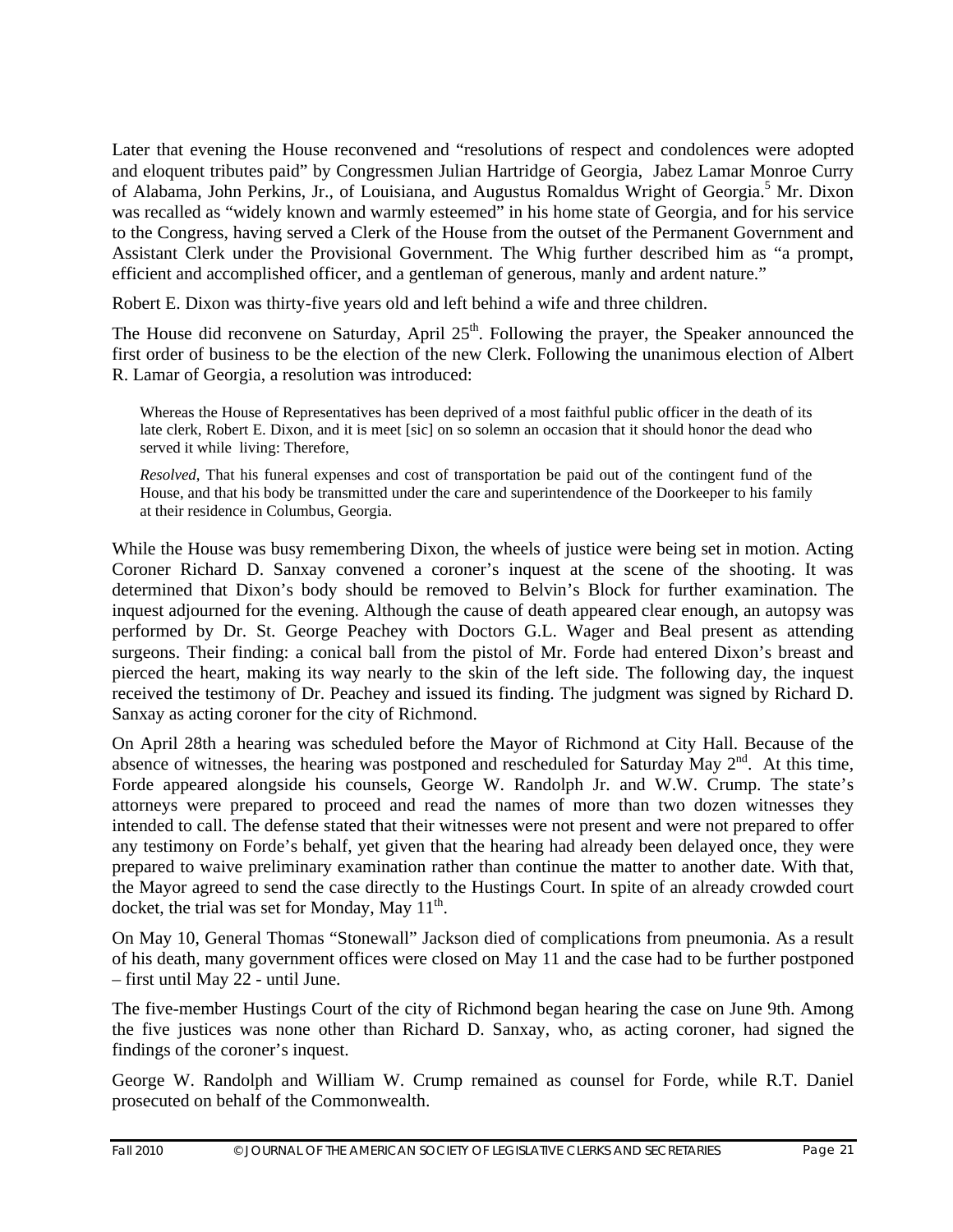The proceedings of the examining court lasted two full days. The state's case was simple and straightforward. Robert Dixon died of a gunshot wound to the chest. The fatal shot was fired from the gun of Robert S. Forde, the defendant, on a crowded street in downtown Richmond in broad daylight before more than a dozen witnesses. The state's two star witnesses were Washington Goodrich and James E. Goodwin, both of whom offered detailed accounts of the events the day of the shooting. Both were emphatic in their belief that Forde fired the first shots. Goodwin testified that Forde fired two shots before Dixon even drew his gun. The only substantial difference between the two accounts was that Goodrich heard no exchange between the two men, while Goodwin testified that he heard Forde say, "Dixon, are you ready?"

Following a presentation of the medical evidence by Dr. Beale, a litany of witnesses was called to the stand to corroborate the accounts of Goodrich and Goodwin. John T. Quarles recollected exiting Capitol Square with Forde, but was unaware that any violence was going to occur until he had crossed Bank Street and was walking along  $10<sup>th</sup>$  Street. He stated he then heard a gunshot, turned and saw Forde fire twice, then heard a fourth shot fired. He was reasonably certain the fourth shot came from Dixon but had no idea who fired the first shot because his back was turned.

John A. Bowen testified that he was standing near the Treasury Building and likewise did not see who fired the first shot, his attention also being called by the sound of that shot. He was certain, however, that Dixon fired twice and Forde three times. John T. Clarke testified that he observed the shooting from inside O'Donnel's saloon. From his vantage point, it appeared both men got off three shots, and that while the initial shots were nearly simultaneous, it was his belief Dixon fired first.

For two full days the parade of witnesses continued. John W. Robinson was working inside the Treasury Building and saw only the tail end of events. He did not know who shot first nor could he recall how many shots were fired, but he testified to a clear view from his window of Forde firing the final fatal shot. George W. Thomas, coming out of the Treasury Building, did not see the shooting, but heard a total of seven or eight shots. He was uncertain to the number because the first two were so close in time that it could have been one loud shot or two nearly simultaneous ones.

Perhaps the most dramatic testimony came from a gentleman with the last name Fiquet who worked in a third floor office in the Post Office. Fiquet testified that on hearing the shooting, he raced from his office to the street, and arrived to find Dixon dead. Although he did not see either man fire at the other, Fiquet recognized Goodrich and asked what had transpired. Goodrich replied at the time that it was impossible to tell who fired first but, " I saw Dixon's pistol first, and I judge he fired first."

Fiquet spoke to others in the crowd, including a Mr. Richardson, who confirmed that Goodrich had said it was Dixon who fired the first shot. Following this testimony, Richardson was called to the stand and confirmed that although his hearing was poor and he did not witness the shooting, he was likewise told by Goodrich that "I saw Dixon's pistol first, and as a matter of course I think he fired the first shot, but cannot say positively." I. K. Chase and B. F. Ficklin testified to similar statements Goodrich made to them. Although Ficklin's account varied slightly, Ficklin testified that Goodrich recounted that Dixon aimed first, but his pistol misfired and that he thought Forde's pistol was the first to go off.

The Court also heard from several witnesses who were not present at the time of the shooting. C. E. Cardoza indicated that while he had not seen Forde's letter to Dixon, Dixon had discussed the letter with him on at least two occasions and feared Forde was "hunting" him. Albert R. Lamar and Congressmen Vest of Missouri likewise took to the stand to offer testimony concerning the circumstances of Forde's dismissal, the letter to Dixon and Dixon's fear.

Before the case concluded, the court also heard from a parade of character witnesses on Forde's behalf, testifying to his high character and gentle demeanor.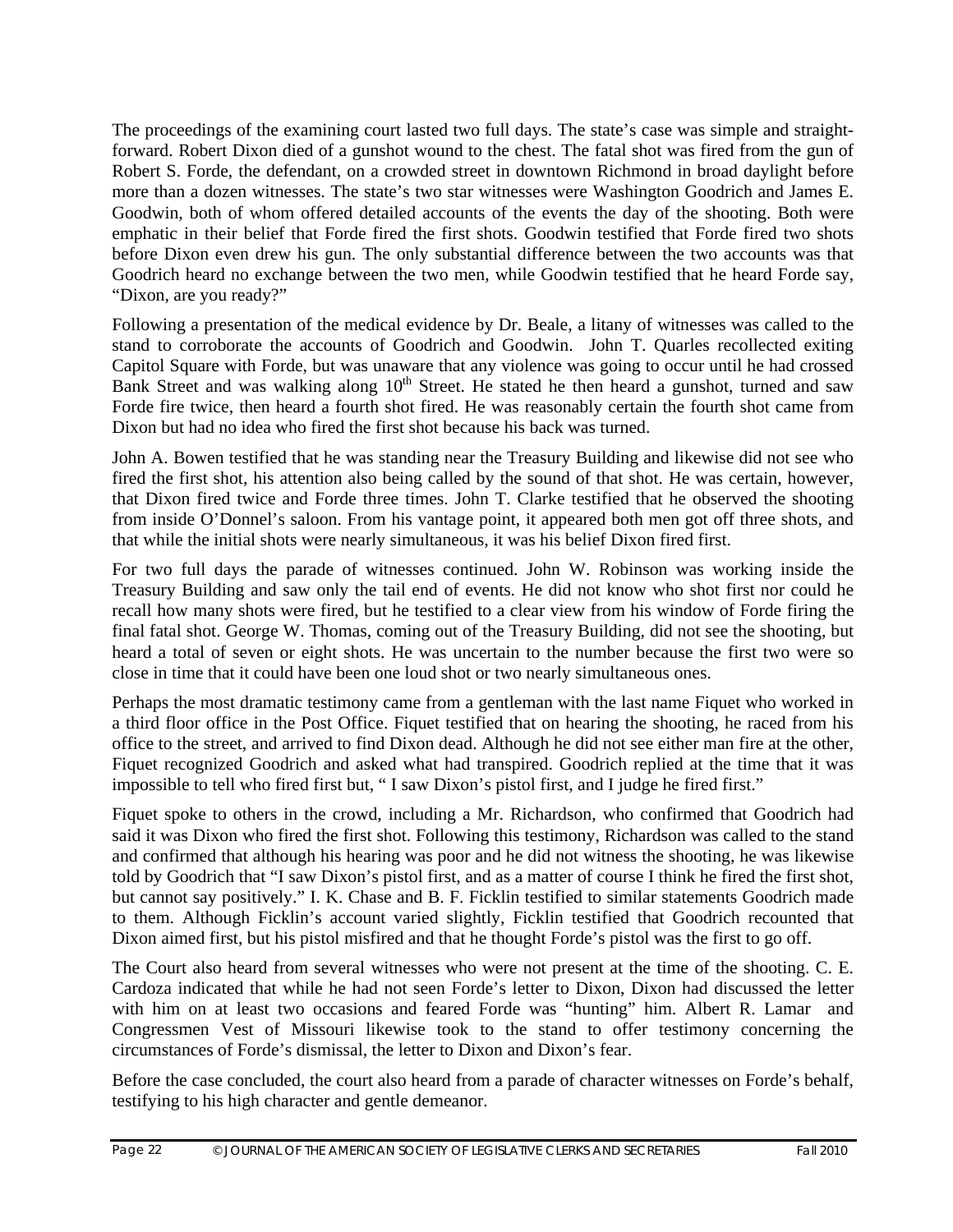Before hearing final arguments, the court entertained several motions from the defense. Because Congressman Read had not been available to testify, a motion was made to introduce his sworn testimony taken at the coroner's inquest. Yet that request was denied, as was a motion to invalidate the proceedings because Judge Sanxay had acted as coroner at the inquest and should thus have been precluded from sitting as a trial judge in the same case.

With one of the judges ill, final arguments were postponed two days, but at the conclusion, on June 14, the examining court moved the case forward to trial. The trial was scheduled before Judge Lyons and set for January, 1864.

On January 18, appearing before Judge Lyons, Forde's attorneys again moved to quash the indictment on the grounds that the examining court erred in permitting Sanxay to sit as a member of the court while also having acted as coroner. The state argued that Sanxay's role as coroner was not in conflict with his service on the court since his role at the inquest was judicial in nature, and that the inquest's findings came from a jury, not from Sanxay himself. Judge Lyons rejected the defense's motion and moved the case one step closer to trail.

The jury selection process was long and complicated. Of the original 24 members called to serve, only five were deemed eligible. Judge Lyon then ordered another 100 prospective jurors summoned. Only 64 answered the called, and of this number only 14 were deemed qualified. As a result, yet another call went out and another 40 prospective jurors summoned. Finally, after two days of searching, a pool of 24 prospective jurors was seated and on January 25, the trial of Robert S. Forde began in earnest.

For two days, the prosecution presented its case. The evidence was essentially the same as that presented to the examining court. On January 27, the defense opened. By this time, Forde's legal team had expanded; Crump and Randolph were joined by Allen B. Magruder, the Honorable Humphrey Marshall, Senators William E. Simms and Henry C. Burnett, both of Kentucky. For another day and a half, the defense presented its case, arguing largely that Dixon had fired first and that Forde had acted in self-defense. When the defense rested, prosecutors closed the fourth day of the trial with a two and a half hour summary of the evidence against Forde. On the fifth day, the defense team began their closing remarks. Crump went first, delivering his own accounting of the testimony for some two-and-ahalf hours. He was followed by Sen. Simms, who spoke for three and a half hours. The following day the defense team continued with three hours of remarks by Magruder and another two and a half hours of remarks by Sen. Burnett, and then again three more hours from Marshall. The case was finally sent to the jury on February 1, but not until George Randolph made one final three hour appeal for Forde and Littleton Tazewell a nearly four-hour address to close the state's case. Observers were particularly moved by Tazewell's closing, with the Daily Dispatch calling it "one of the most powerful arguments ever made for the prosecution before any tribunal in this city."6

Through it all, Mrs. Forde remained close by her husband's side, never missing an hour of court.

The jury deliberated for less than an hour before rendering its decision. The verdict: guilty of murder in the second degree, with a recommended sentence of eighteen years in the state penitentiary. Judge Lyons accepted the verdict as final the following morning.

On February 8, Forde's attorneys were back before Lyons arguing a bill of exceptions and seeking to overturn the jury's verdict. Lyons ruled against them. Forde then turned to Governor William "Extra Billy" Smith in hopes of securing a pardon. The governor refused to act until Forde had exhausted all his appeals. Forde next appealed the case to the Virginia Supreme Court of Appeals citing five errors in the handling of the case. Forde argued:

 (1.) That Forde had not, and could not have received a fair trial because Richard D. Sanxay, one of the five justices who sat the Hustings Court had formed and expressed a fixed opinion of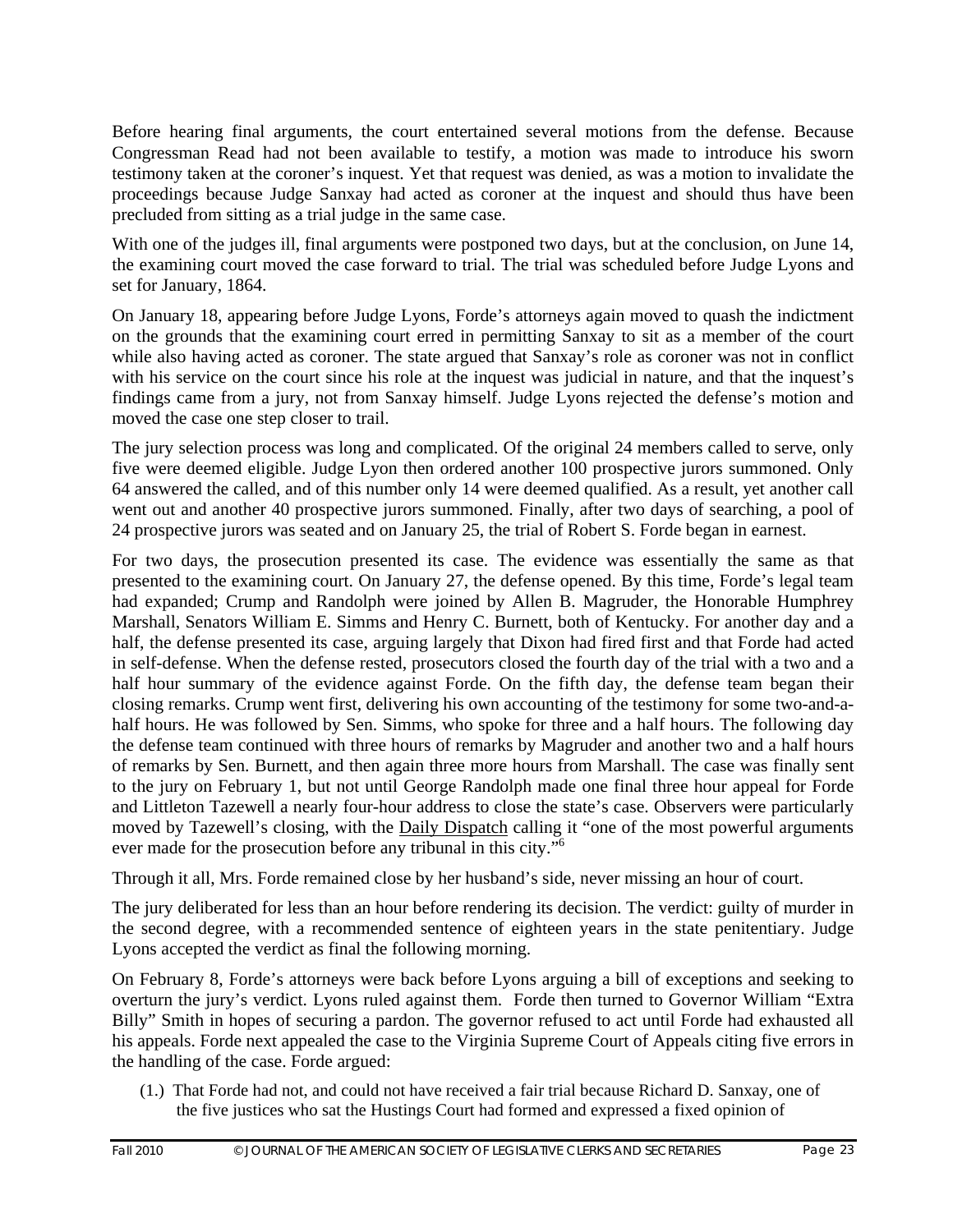his guilt before the case was heard.

- (2.) That Sanxay had acted as coroner by virtue of his authority as a justice of the peace in and for the city of Richmond, and so had disqualified himself from sitting as one of the justices upon said supposed examining court.
- (3.) That the court erred, to the prejudice of the accused, in excluding the testimony he proposed to introduce for the purpose of contradicting and so discrediting the witness, Goodwin,
- (4.) The court erred in not granting a motion for continuance on account of the absence of John T. Clark; and
- (5.) A new trial was warranted on the grounds of testimony not available at the time of the trial.

The Court granted a writ of error and heard the case in April 1864 with Chief Justice John J. Allen writing the court opinion.

Insofar as the first two allegations were closely related, the high court looked at them together. The court noted first that it was up to the individual judge being challenged to determine his own competency in the case. The court then stated that while the duties of the coroner at the inquest are judicial in nature, the finding is "the act of the jury." It is the jury which inquires "into the material circumstances of the death of the deceased and if they find he came to his death by unlawful violence, who were guilty thereof. ... The coroner does not pass judicially upon the question whether the evidence sufficiently charges the accused with the offence. He is committed judicially to no such opinion, and may in fact have made up no definite opinion or have come to a different conclusion from that which the jury have arrived." As a result, the court found that, " the court below did right in overruling the motion to quash the indictment, and in rejecting the two pleas of abatement tendered by the accused."

Forde's third allegation was that he had been unfairly denied the right to cross-examine the witnesses against him. Specifically he argued that when it came time to cross-examine James E. Goodwin, a witness of the Commonwealth, he was denied the opportunity to question him with regard to some inconsistencies in his descriptions of the events as they transpired the day of the shooting as related to the movements of John T. Quarles. The state objected to the line of questioning; the Court sustained the motion.

In considering Forde's complaint, the Court noted that the Hustings Court's rationale for sustaining the objection was unclear. "It is somewhat uncertain what was the precise proposition the court intended to decide. Whether it rejected the testimony because it was not competent, (or) …. upon the ground that such additional testimony was secondary or not the best attainable evidence to prove the disputed fact."

Forde maintained he had the right to attempt to discredit Goodwin's account of the shooting by eliciting testimony which highlighted that Goodwin's account stood contrary to the recollections of other witnesses. The question of whether the inconsistencies were a result of "want of veracity or a defective memory" should have been for the court to decide after hearing the testimony. The court had erred in ruling that the testimony could not be introduced.

Regardless of the rationale for the Hustings Court's ruling, the Court noted that in arguments presented before the Supreme Court of Appeals, the commonwealth argued that the evidence was incompetent because, even if true, it was "collateral to the real issue in the cause". In other words, "That the movements of the witness Quarles had no connection with the issue the jury were sworn to try, and that whether he passed down on one side or the other of 10<sup>th</sup> Street after leaving the Capitol gate, could not according to the testimony set forth, have had any imaginable influence upon the transaction between the parties engaged in the contest." In short, even if it could be proven that Goodwin was lying or confused about Quarles's movements immediately preceding the shooting, such testimony had no impact on the central question of Forde's guilt or innocence.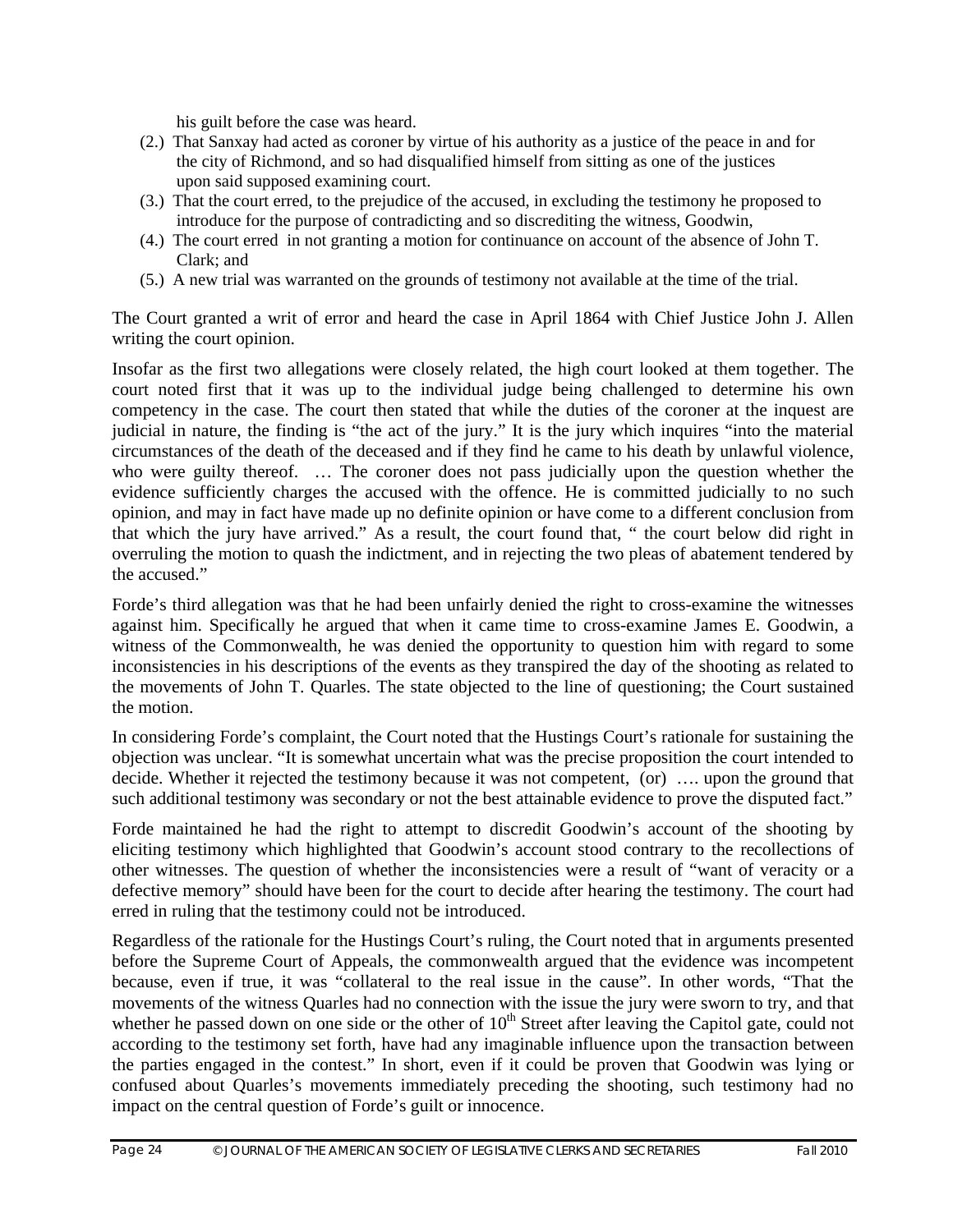The court noted, "It is a well settled rule, found in all the text writers upon evidence, that a witness cannot be cross-examined as to any fact which is collateral and irrelevant to the issue, merely for the purpose of contradicting him by other evidence." The Court cited the case of Charlton v. Unis, 4 Grattan 58; "where it is said this would be unjust to the witness and the party introducing him; for though every witness may be supposed to come prepared to sustain the truth of his testimony given on the trial, he cannot be expected to come prepared to prove the truth of every collateral statement he may have made on another occasion."

The court also noted that the same case held that "it is competent to impeach the credit of a witness by proof that he made statements inconsistent with the testimony given on the trial … And accordingly we find it laid down in Greenleaf, ubi supra, that it is not irrelevant to inquire of the witness whether he has not on some former occasion given a different account of a matter of fact to which he had already testified, in order to lay a foundation for impeaching his testimony by contradicting it."

In applying the established case law to this case, the Court found that Goodwin's statements with regard to Quarles's movements "tended to give weight to his details of the main transaction; to show that his attention was so closely fixed upon them, his mind so preoccupied by the scenes of the tragedy enacting before him, that incidental or collateral material passed unheeded by him. In this point of view the statement becomes incorporated with the main narrative of events, and is an essential part of his testimony." The Court went on to say, "As he has embodied it himself in his own narrative of the transaction he must be prepared to sustain it. He cannot complain of any surprise at the effort to discredit him with reference to such a statement, by showing that he has made contradictory statements on other occasions."

It is not for the court to say what weight such testimony should have upon the jury, whether it tended to weaken his testimony by showing a defect of memory, or to discredit it by showing that he had made a false statement with a view that his testimony upon other matters should make a deeper impression. I think therefore that it was competent for the accused after asking the witness, Goodwin, upon his crossexamination, and with a view of contradicting him, whether he had not said in his testimony before the examining court, that Mr Quarles after coming out of the gate with the accused went down  $10<sup>th</sup>$  street on the opposite side from that on which he, Goodwin, was standing; and if he denied having made such a statement, or said that he did not remember making it, to introduce evidence to prove that he did make such a statement, to discredit the witness by impeaching his veracity or showing a defective memory.

As a result, in this case the Court concluded that "the court erred, to the prejudice of the accused, in excluding the testimony he proposed to introduce for the purpose of contradicting and so discrediting the witness, Goodwin, as set forth in the fourth bill of exceptions; and that for such error the judgment must be reversed, and the verdict of the jury set aside; and the cause remanded for a new trial of the accused upon the indictment."

As a result, the court noted that it need not consider Forde's remaining two allegations as a new trial was already merited. The case was then remanded back to Judge Lyons to be retried, and Forde was ordered to remain in jail until that time.

It is here the story gets murky. The case was redocketed before Judge Lyons for June 27, 1864 – a mere two months after it was returned from the Supreme Court of Appeals. Yet the case was postponed; first until July, then October, then November, then December, then January, and then finally until March. On March 10, 1865, the case was continued yet again; but before the case could be rescheduled, in early April the city of Richmond was evacuated and the occupation of the city by Union troops began. At this point it is unclear whether Forde's case was ultimately resolved by a military tribunal or a civil court once civilian authority was restored. One thing is for certain: the pressures of the legislative session took a tremendous and tragic toll on the lives of two of the legislature's most faithful servant.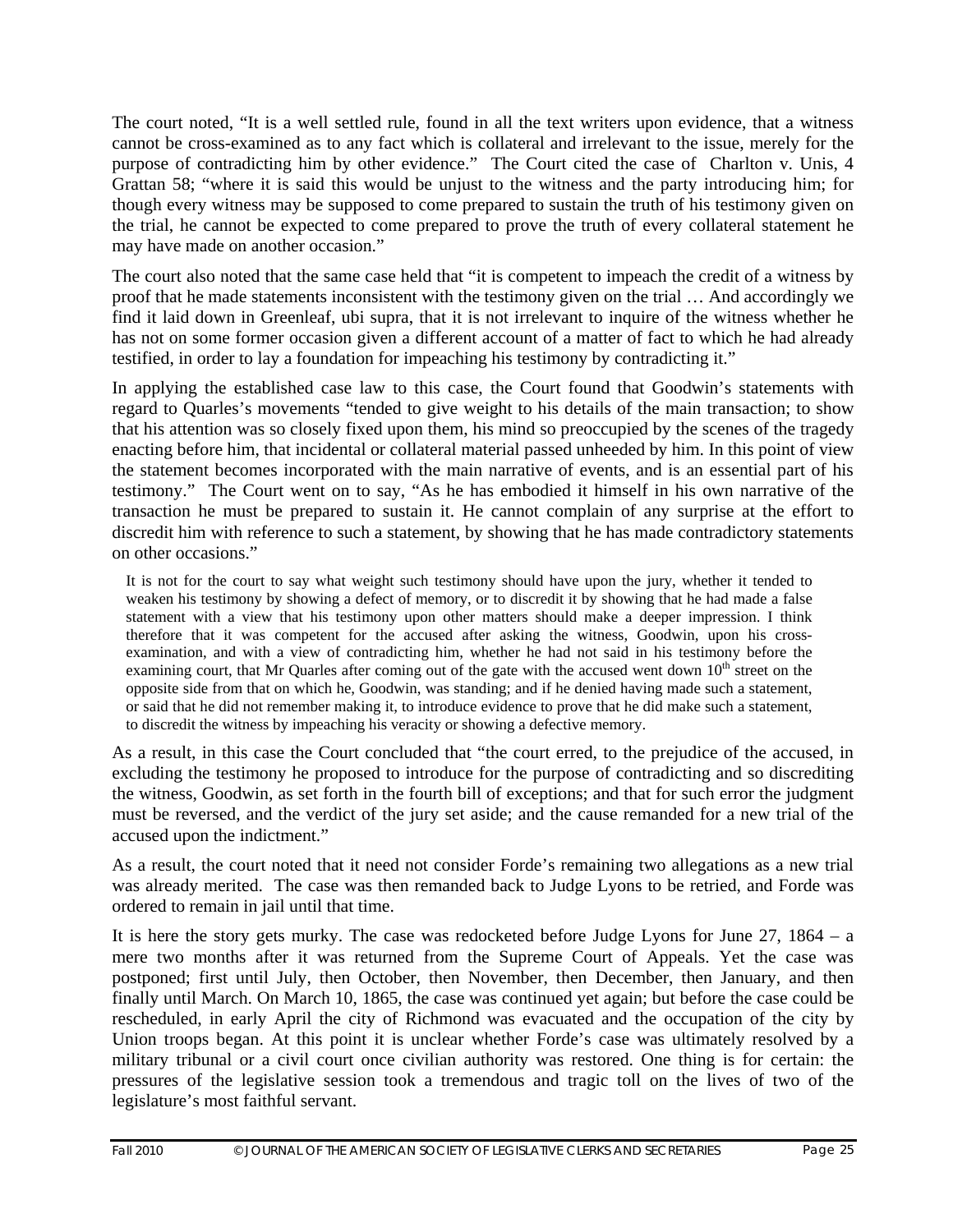#### Bibliography

Grattan, Peachy R., Reports of Cases Decided in the Supreme Court of Appeals of Virginia, Volume XVI (July 1, 1860 to April 1, 1865)

Jones, John Beauchamp. A Rebel War Clerk's Diary at the Confederate States Capitol. Philadelphia, PA: J.B. Lippincott & Co, 1866. (Michigan Historical Reprint Series, University of Michigan University Library

Journal of the Congress of the Confederate States of America, 1861-1865, Volumes Five and Six. Accessed on-line http://memory.loc.gov/ammem/amlaw/lwcc.html

*Richmond Daily Dispatch,*

April 25, 1863 January 18, 1864 January 20, 1865 April 29, 1863 January 19, 1864 March 10, 1865 May 4, 1863 January 23, 1864 May 14, 1863 January 25, 1864 May 15, 1863 January 26, 1864 May 16, 1863 January 27, 1864 June 10, 1863 January 28, 1864 June 11, 1863 January 29, 1864 June 15, 1863 January 30, 1864 February 1, 1864 February 2, 1864 February 3, 1864 February 5, 1864 February 8, 1864 March 10, 1864 April 16, 1864 April 22, 1864 April 27, 1864 June 28, 1864 July 7, 1864 October 6, 1864 October 20, 1864 November 30, 1864 December 27, 1864

*The Richmond Whig,* 

April 25, 1863 May 4, 1863

<sup>6</sup> *Richmond Daily Dispatch*, February 2, 1864.



 <sup>1</sup> *The Daily Dispatch*, June 11, 1863

<sup>2</sup> *Richmond Daily Dispatch*, June 10, 1863

<sup>3</sup> *Richmond Daily Dispatch*, June 11, 1863

<sup>&</sup>lt;sup>4</sup> Although not present at the time, John Beauchamp Jones, a clerk in the War Department recorded the events in his diary. His diary entry indicates that one of the stray shots, presumably from Forde's revolver, struck and wounded an innocent bystander on Main Street. Neither the newspaper accounts of the time nor the evidence presented later at trial indicate anyone other than Dixon was struck. Forde was only charged with Dixon's murder.

 $<sup>5</sup>$  There were two Wrights serving in the House at the time. The Whig account does not specify whether the</sup> final tribute was paid by the congressman from Texas or the gentleman from Georgia, but given that Mr. Dixon was a native of Georgia, whose family resided in Columbus, it is reasonable to assume the tribute was made by the congressman from his native state.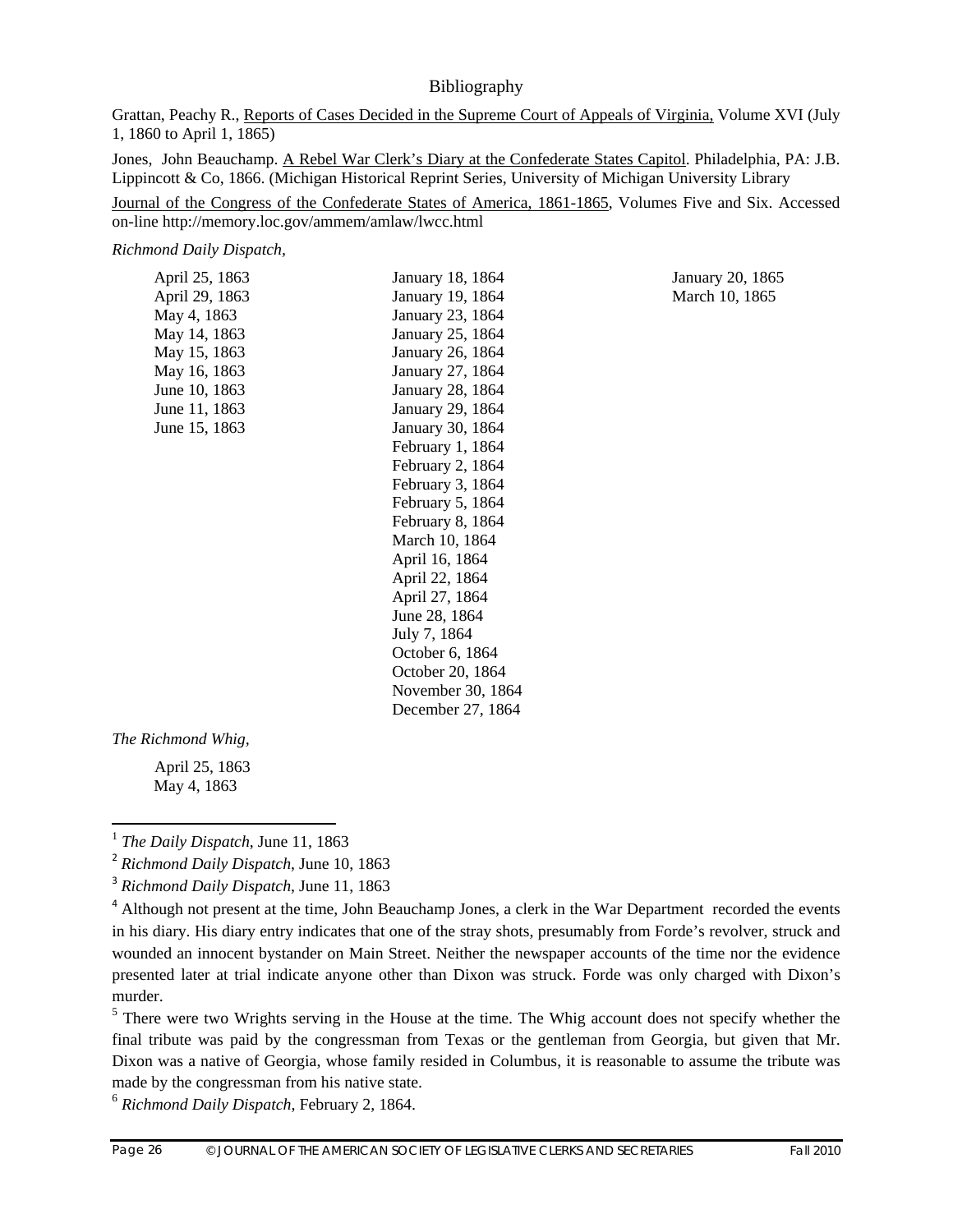#### **PROFESSIONAL JOURNAL INDEX 1995 – 2010**

# **Administration**

| Fall   | 1997 | Boulter, David E. | Strategic Planning and Performance Budgeting: A New<br>Approach to Managing Maine State Government |
|--------|------|-------------------|----------------------------------------------------------------------------------------------------|
| Spring | 2001 | Carey, Patti B.   | Understanding the Four Generations in Today's Workplace                                            |
| Spring | 2006 | Hedrick, JoAnn    | Passage of Bills and Budgets in the United States System –<br>A Small State's Perspective          |
| Spring | 2001 | Henderson, Dave   | Personnel Policies in the Legislative Environment                                                  |
| Summer | 2000 | Jones, Janet E.   | RFP: A Mission Not Impossible                                                                      |
| Spring | 1998 | Larson, David     | <i>Legislative Oversight of Information Systems</i>                                                |
| Fall   | 2008 | Leete and Maser   | Helping Legislators Legislate: An Executive Education<br><b>Program for State Senators</b>         |
| Fall   | 1995 | Rudnicki, Barbara | Criticism                                                                                          |

## **ASLCS**

| Summer | 2000 Burdick, Edward A. | A History of ASLCS |
|--------|-------------------------|--------------------|
|        |                         |                    |

# **Case Studies**

| Fall   | 2009 | Arp, Don, Jr.       | "An institutional ability to evaluate our own programs":<br>The Concept of Legislative Oversight and the History of<br>Performance Auditing in Nebraska, 1974-2009 |
|--------|------|---------------------|--------------------------------------------------------------------------------------------------------------------------------------------------------------------|
| Fall   | 2003 | Bailey, Mathew S.   | The Will of the People: Arizona's Legislative Process                                                                                                              |
| Summer | 2000 | Clemens and Schuler | The Ohio Joint Select Committee Process                                                                                                                            |
| Fall   | 2006 | Clemens, Laura      | Ohio Case Regarding Open Meetings and Legislative<br>Committees                                                                                                    |
| Spring | 2010 | Colvin, Ashley      | Public-Private Partnerships: Legislative Oversight of Information<br>and Technology                                                                                |
| Fall   | 2003 | Cosgrove, Thomas J. | First-Term Speakers in a Divided Government                                                                                                                        |
| Fall   | 2005 | Garrett, John       | The Balance Between Video Conferencing by The Virginia<br>General Assembly and Requirements of Virginia's Freedom<br>of Information Act                            |
| Spring | 1996 | Dwyer, John F.      | Iowa Senate's Management of Its Telephone Records Is<br>Upheld by State Supreme Court                                                                              |
| Fall   | 2003 | Gray, LaToya        | Virginia's Judicial Selection Process                                                                                                                              |
| Spring | 2003 | Howe, Jerry         | <b>Judicial Selection: An Important Process</b>                                                                                                                    |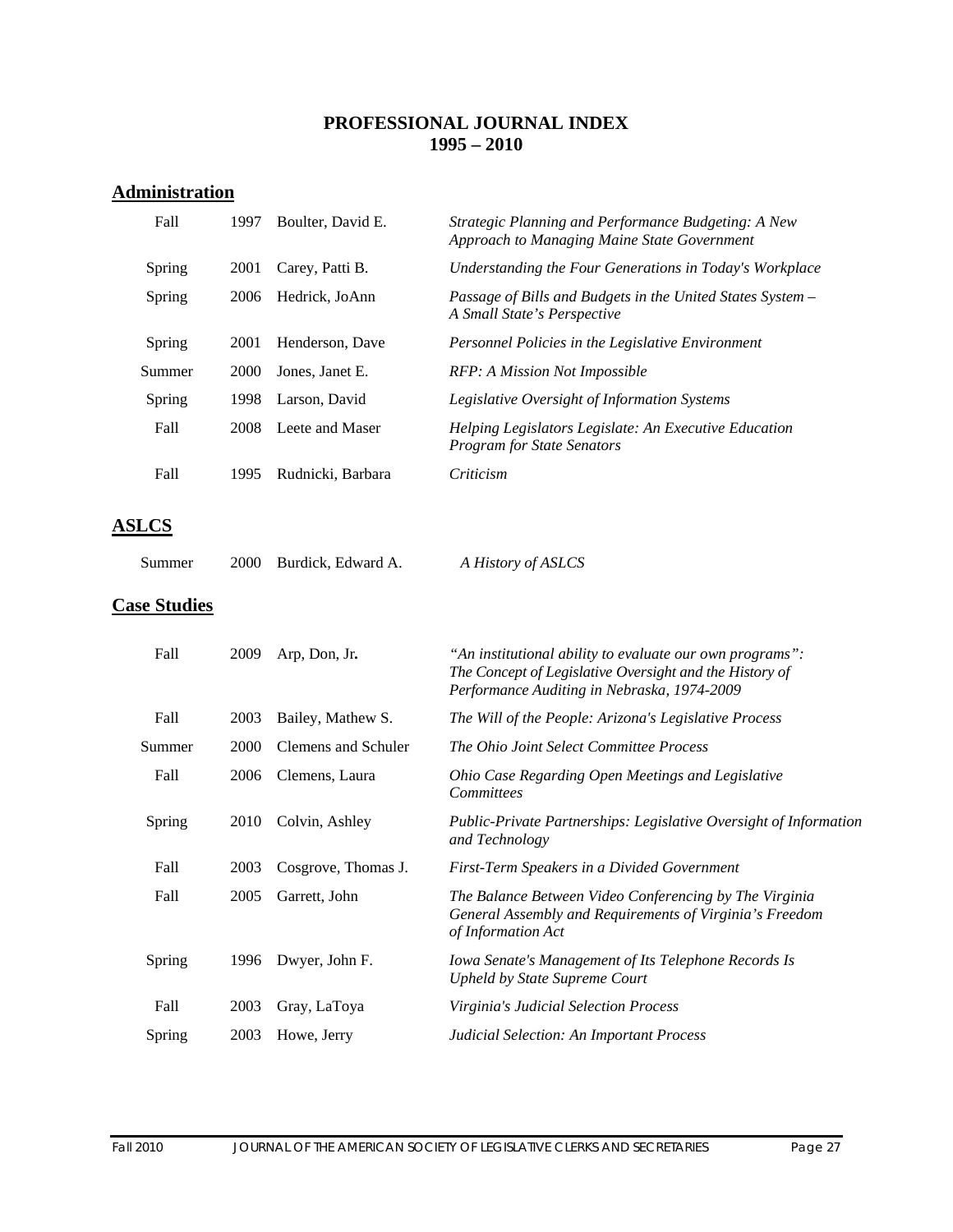| Fall          | 2002 | Jamerson, Bruce F.  | Interpreting the Rules: Speaker's Resignation Challenges                                                                                                               |
|---------------|------|---------------------|------------------------------------------------------------------------------------------------------------------------------------------------------------------------|
| Fall          | 2007 | James, Steven T.    | Government by Consensus- Restrictions on Formal Business<br>in the Massachusetts Legislature Inspire Innovative Ways<br>to Govern                                      |
| Fall          | 2003 | Morales, Michelle   | I Will Survive: One Bill's Journey Through the Arizona<br>Legislature                                                                                                  |
| Fall          | 1995 | Phelps, John B.     | Publishing Procedural Rulings in the Florida House of<br>Representatives                                                                                               |
| Fall          | 2006 | Phelps, John B.     | Florida Association of Professional Lobbyists, Inc. et. al. v.<br>Division of Legislative Information Services of the Florida<br>Office of Legislative Services et. al |
| <b>Spring</b> | 2008 | Regan, Patrick      | The True Force of Guidance Documents in Virginia's<br><b>Administrative Agencies</b>                                                                                   |
| Spring        | 2009 | Rosenberg, David A. | Irony, Insanity, and Chaos                                                                                                                                             |
| Fall          | 2006 | Speer, Alfred W.    | The Establishment Clause & Legislative Session Prayer                                                                                                                  |
| Fall          | 2001 | Tedcastle, Tom      | High Noon at the Tallahassee Corral                                                                                                                                    |
| <b>Spring</b> | 1998 | Todd, Tom           | Nebraska's Unicameral Legislature: A Description and Some<br>Comparisons with Minnesota's Bicameral Legislature                                                        |
| Fall          | 2006 | Wattson, Peter S.   | Judging Qualifications of a Legislator                                                                                                                                 |

## **Historic Preservation**

| Fall          | 1995 Mauzy, David B.   | Restoration of the Texas Capitol                        |
|---------------|------------------------|---------------------------------------------------------|
| Fall          | 2001 Wootton, James E. | Preservation and Progress at the Virginia State Capitol |
| <b>Spring</b> | 2008 Wootton, James E. | Restoring Jefferson's Temple to Democracy               |

# **International**

| Fall   | <b>2000</b> | Grove, Russell D.    | The Role of the Clerk in an Australian State Legislature                                                                                |
|--------|-------------|----------------------|-----------------------------------------------------------------------------------------------------------------------------------------|
| Fall   | 2010        | Grove, Russell D.    | How Do They Do It?<br>Comparative International Legislative Practices                                                                   |
| Fall   | 2000        | Law, K.S.            | The Role of the Clerk to the Legislative Council of the Hong<br>Kong Special Administrative Region of the People's Republic<br>of China |
| Spring | 2004        | MacMinn, E. George   | The Westminster System - Does It Work in Canada?                                                                                        |
| Spring | 2006        | Phelps, John B.      | A Consultancy in Iraq                                                                                                                   |
| Fall   | 2000        | Pretorius, Pieter    | The Role of the Secretary of a South African Provincial<br>Legislature                                                                  |
| Spring | 2002        | Schneider, Donald J. | <b>Emerging Democracies</b>                                                                                                             |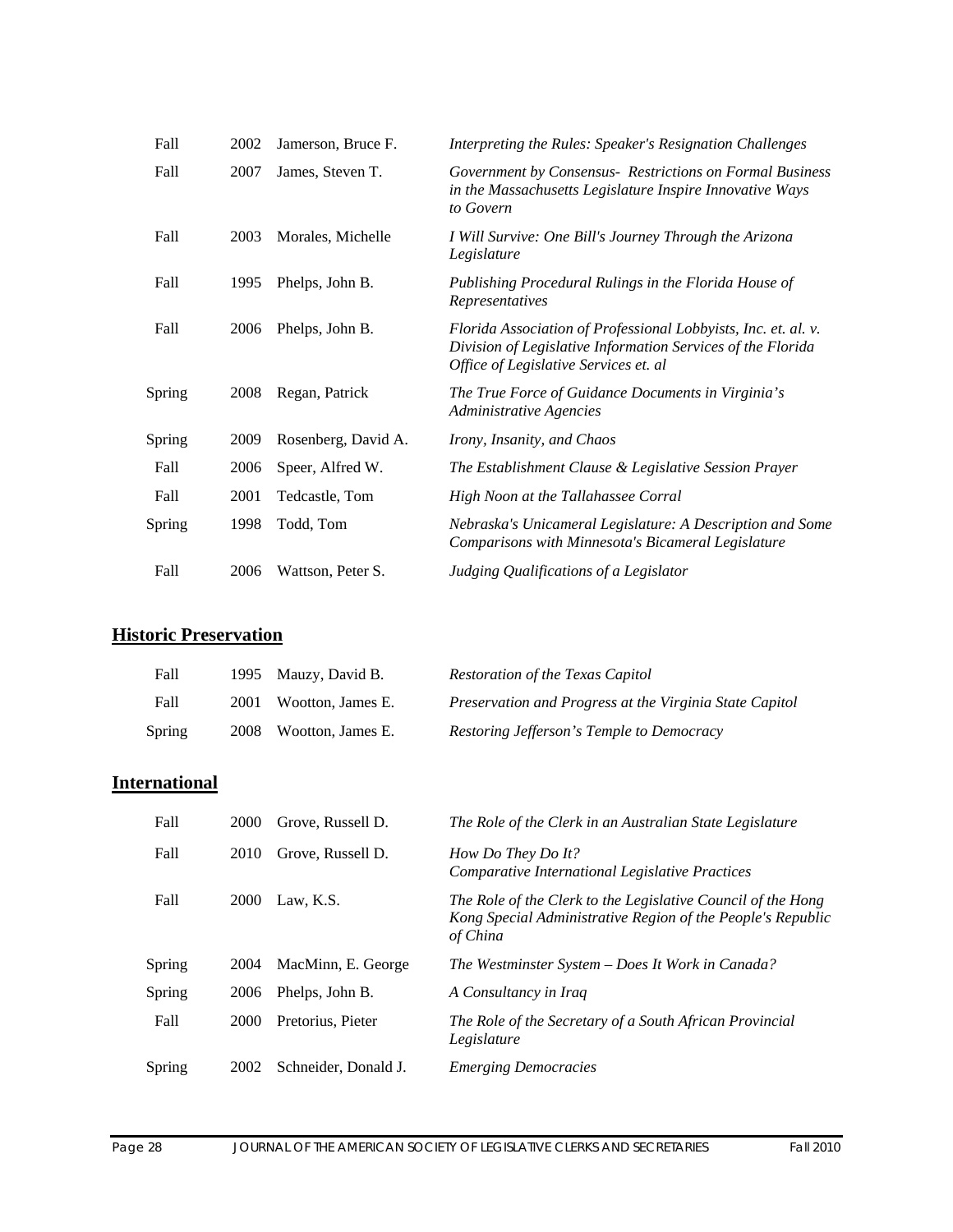## **Miscellaneous**

| Summer         | 1999 | Arinder, Max K.      | Planning and Designing Legislatures of the Future                                                                                            |
|----------------|------|----------------------|----------------------------------------------------------------------------------------------------------------------------------------------|
| Fall           | 2000 | Arinder, Max K.      | Back to the Future: Final Report on Planning and Designing<br>Legislatures of the Future                                                     |
| Winter         | 2000 | Drage, Jennifer      | Initiative, Referendum, and Recall: The Process                                                                                              |
| Fall           | 2005 | Hodson, Tim          | <b>Judging Legislatures</b>                                                                                                                  |
| Fall           | 2010 | Maddrea, Scott       | Tragedy in Richmond                                                                                                                          |
| Spring         | 1998 | Pound, William T.    | The Evolution of Legislative Institutions: An Examination of<br>Recent Developments in State Legislatures and NCSL                           |
| Fall           | 2009 | Robert, Charles      | <b>Book Review of</b><br>Democracy's Privileged Few: Legislative Privilege and<br>Democratic Norms in the British and American Constitutions |
| Fall           | 2000 | Rosenthal, Alan      | A New Perspective on Representative Democracy: What<br>Legislatures Have to Do                                                               |
| Fall           | 1995 | Snow, Willis P.      | Democracy as a Decision-Making Process: A Historical<br>Perspective                                                                          |
| <b>Process</b> |      |                      |                                                                                                                                              |
| Spring         | 2010 | Austin, Robert J.    | Too Much Work, Not Enough Time: A Virginia Case Study in<br>Improving the Legislative Process                                                |
| Fall           | 1996 | Burdick, Edward A.   | Committee of the Whole: What Role Does It Play in Today's<br><b>State Legislatures?</b>                                                      |
| Spring         | 2003 | Clapper, Thomas      | How State Legislatures Communicate with the Federal<br>Government                                                                            |
| Spring         | 2008 | Clemens, Laura       | Ohio's Constitutional Showdown                                                                                                               |
| Fall           | 2006 | Clift, Claire J.     | Reflections on the Impeachment of a State Officer                                                                                            |
| Fall           | 2008 | Clift, Claire J.     | <b>Three Minutes</b>                                                                                                                         |
| Spring         | 2004 | Dunlap, Matthew      | My Roommate Has a Mohawk and a Spike Collar: Legislative<br>Procedure in the Age of Term Limits                                              |
| Winter         | 2000 | Edwards, Virginia A. | A History of Prefiling in Virginia                                                                                                           |
| Spring         | 2002 | Erickson and Barilla | Legislative Powers to Amend a State Constitution                                                                                             |
| Spring         | 2001 | Erickson and Brown   | Sources of Parliamentary Procedure: A New Precedence for<br>Legislatures                                                                     |
| Summer         | 1999 | Erickson, Brenda     | Remote Voting in Legislatures                                                                                                                |
| Fall           | 2010 | Gieser, Tisha        | Conducting Special Session Outside of the State Capital                                                                                      |
| Spring         | 2004 | James, Steven T.     | The Power of the Executive vs. Legislature $-$ Court Cases and<br><b>Parliamentary Procedure</b>                                             |
| Spring         | 1997 | Jones, Jerry G.      | Legislative Powers and Rules of Procedure: Brinkhaus v. Senate<br>of the State of Louisiana                                                  |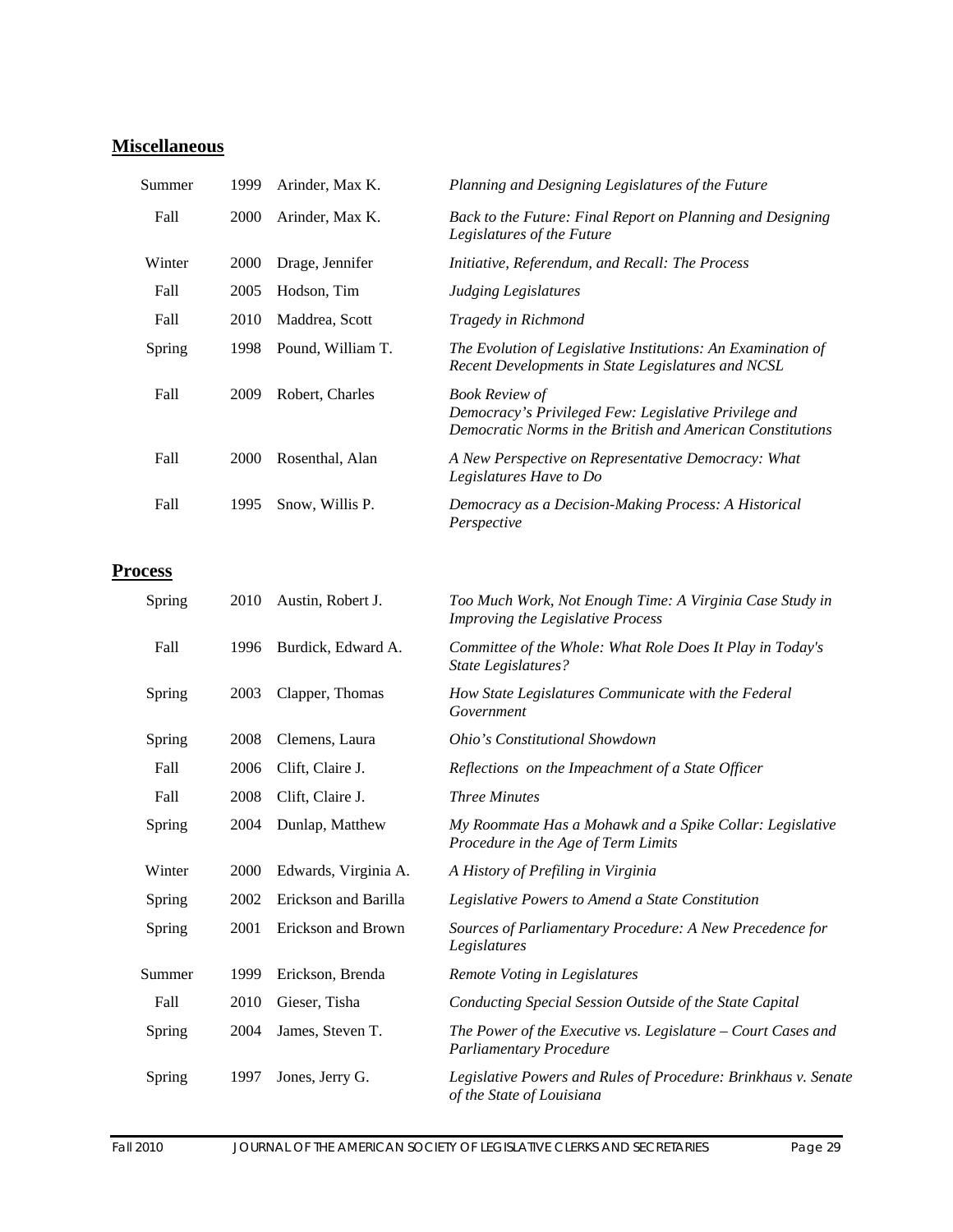| Adoption of Procedural Rules by the Oklahoma House of<br>Representatives: An Examination of the Historical Origins and<br>Practical Methodology Associated with the Constitutional Right of<br>American Legislative Bodies to Adopt Rules of Legislative |
|----------------------------------------------------------------------------------------------------------------------------------------------------------------------------------------------------------------------------------------------------------|
| Committee Restructuring Brings Positive Changes to the                                                                                                                                                                                                   |
| Legislative Rules and Operations: In Support of a Principled                                                                                                                                                                                             |
|                                                                                                                                                                                                                                                          |
|                                                                                                                                                                                                                                                          |
| Removal by Address in Massachusetts and the Action of the<br>Legislature on the Petition for the Removal of Mr. Justice Pierce                                                                                                                           |
| Perjury, Contempt and Privilege -Oh My! Coercive Powers                                                                                                                                                                                                  |
|                                                                                                                                                                                                                                                          |
| The Use of Consent Calendars In American State Legislatures                                                                                                                                                                                              |
| Comparing the Parliamentary System and the Congressional                                                                                                                                                                                                 |
| A New Majority Takes Its Turn At Improving the Process                                                                                                                                                                                                   |
|                                                                                                                                                                                                                                                          |

# **Staff**

| Spring | 2001 | Barish, Larry          | LSMI: A Unique Resource for State Legislatures                                                                                                                                |
|--------|------|------------------------|-------------------------------------------------------------------------------------------------------------------------------------------------------------------------------|
| Fall   | 2001 | Best, Judi             | Legislative Internships: A Partnership with Higher Education                                                                                                                  |
| Spring | 1996 | Brown, Douglas G.      | The Attorney-Client Relationship and Legislative Lawyers: The<br>State Legislature as Organizational Client                                                                   |
| Fall   | 2002 | Gallagher and Aro      | Avoiding Employment-Related Liabilities: Ten Tips from the<br><b>Front Lines</b>                                                                                              |
| Spring | 2003 | Geiger, Andrew         | Performance Evaluations for Legislative Staff                                                                                                                                 |
| Spring | 1997 | Gumm, Jay Paul         | Tap Dancing in a Minefield: Legislative Staff and the Press                                                                                                                   |
| Fall   | 1997 | Miller, Stephen R.     | Lexicon of Reporting Objectives for Legislative Oversight                                                                                                                     |
| Winter | 2000 | Phelps, John B.        | Legislative Staff: Toward a New Professional Role                                                                                                                             |
| Spring | 2004 | Phelps, John B.        | Notes on the Early History of the Office of Legislative Clerk                                                                                                                 |
| Winter | 2000 | Swords, Susan          | NCSL's Newest Staff Section: "LINCS" Communications<br>Professionals                                                                                                          |
| Fall   | 1996 | Turcotte, John         | <i>Effective Legislative Presentations</i>                                                                                                                                    |
| Fall   | 2005 | VanLandingham, Gary R. | When The Equilibrium Breaks, The Staffing Will Fall $-E$ ffects of<br>Changes In Party Control of State Legislatures and Imposition of<br>Term Limits on Legislative Staffing |